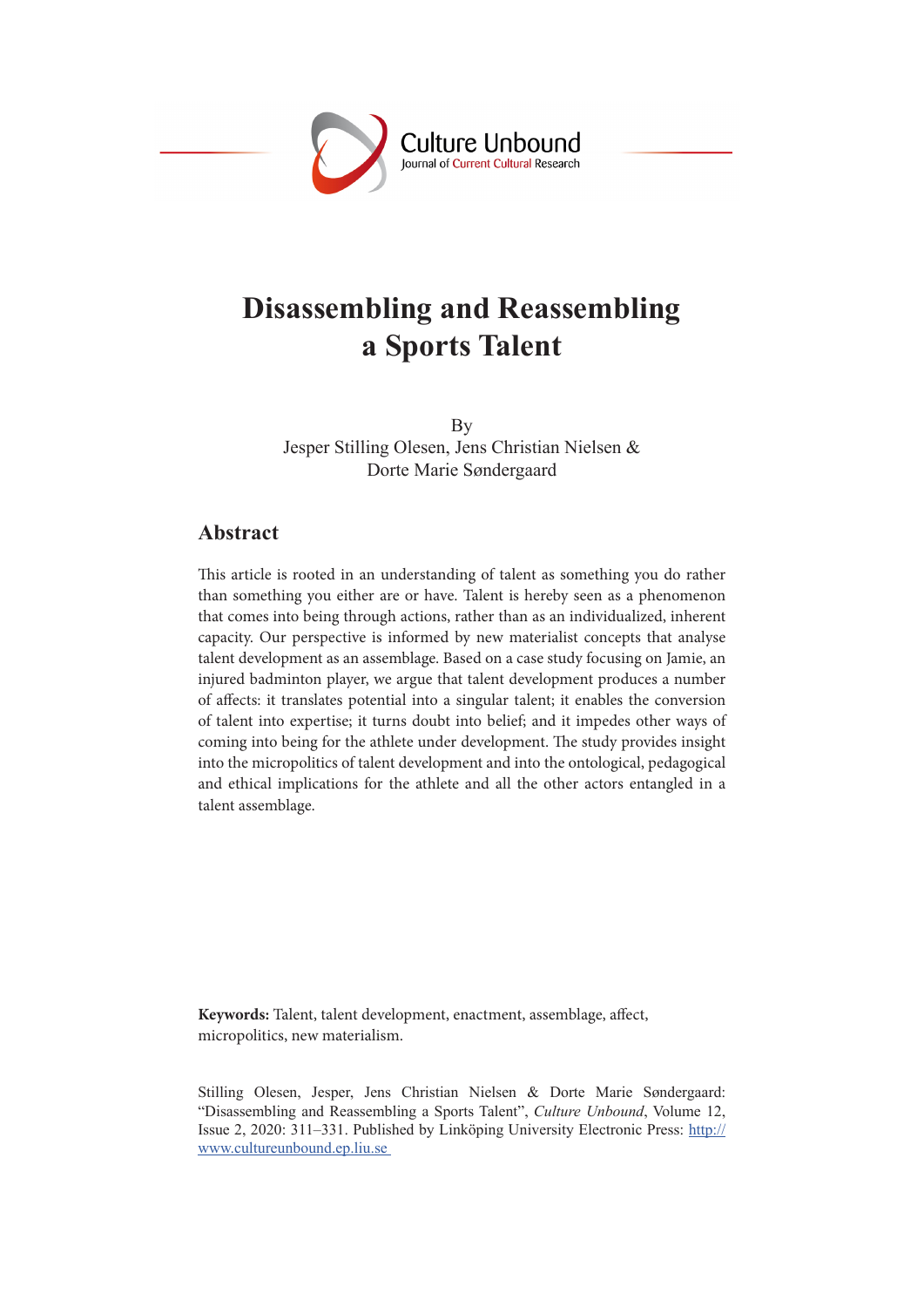## **Introduction**

On perusal of Jamie's track record, one would be inclined to declare him a talent: as a junior, he has won three national badminton championships in singles, doubles and mixed doubles; he has played for the national team, and he has participated in international competitions, won medals in various elite tournaments in Denmark and attended a special class for elite athletes for three years. This perception of Jamie as a talent is rooted in a common understanding of talent as something that the individual athlete either has or is. The fact that Jamie has excelled by winning competitions and national championships at some point in the past indicates that he has talent and that he is therefore likely to win again in the future.

In everyday discourse, as well as in research on talent, we tend to think of talent as an ontological reality. However, Jamie's story, as recounted during our interviews, raises fundamental questions about the nature of talent and the extent to which it is the sole property of the individual athlete. The first of these questions concerns how long an athlete can continue to *be* a talent—from whose perspective and within which systems—when he or she is unable to *do* talent. At what point does he or she become someone who *was* a talent rather than someone who *is* a talent? More radically, it can be asked whether it is possible to be a talent if one does not have control over the talent of oneself and if it becomes clear that there are more people involved in the process of talent production. If this is the case, whose talent is it and who is in charge of managing it?

In this article, we want to show that the existence of talent is dependent on others besides the athlete himself and that these actors have the power to determine whether a given talent gains existence. It has already been argued in educational literature that talent is socially constructed. Csiksentmihalyi et al. (1993) defined talent as a seal of approval we affix to traits that have a positive value in the particular context in which we live. The social dimension to this definition is particularly relevant to the domain of sports. It is clear that sporting talent does not exist in a vacuum but in reality and is only labelled as talent when it is valued and approved by the participants in the domain in which it exists. From this definition, it would seem that talent must be understood as an essentially relative phenomenon. Even though many researchers accept Csiksentmihalyi's basic assumptions in principle, some of the literature concerning sports talent treats talent as an ontological reality, for example, in discussions concerning the origins of talent. The nature versus nurture debate has been highly influential within certain sections of this research field, as reflected in a number of the dominant models of talent development (e.g. Côté 1999; Gagné 1993 & 2000; Wylleman, Alfermann & Lavallee 2004, Stambulova & Wylleman 2014). In different ways, these models make a strong distinction between individual properties, such as intellectual, creative, social and motor skills, and environmental factors, such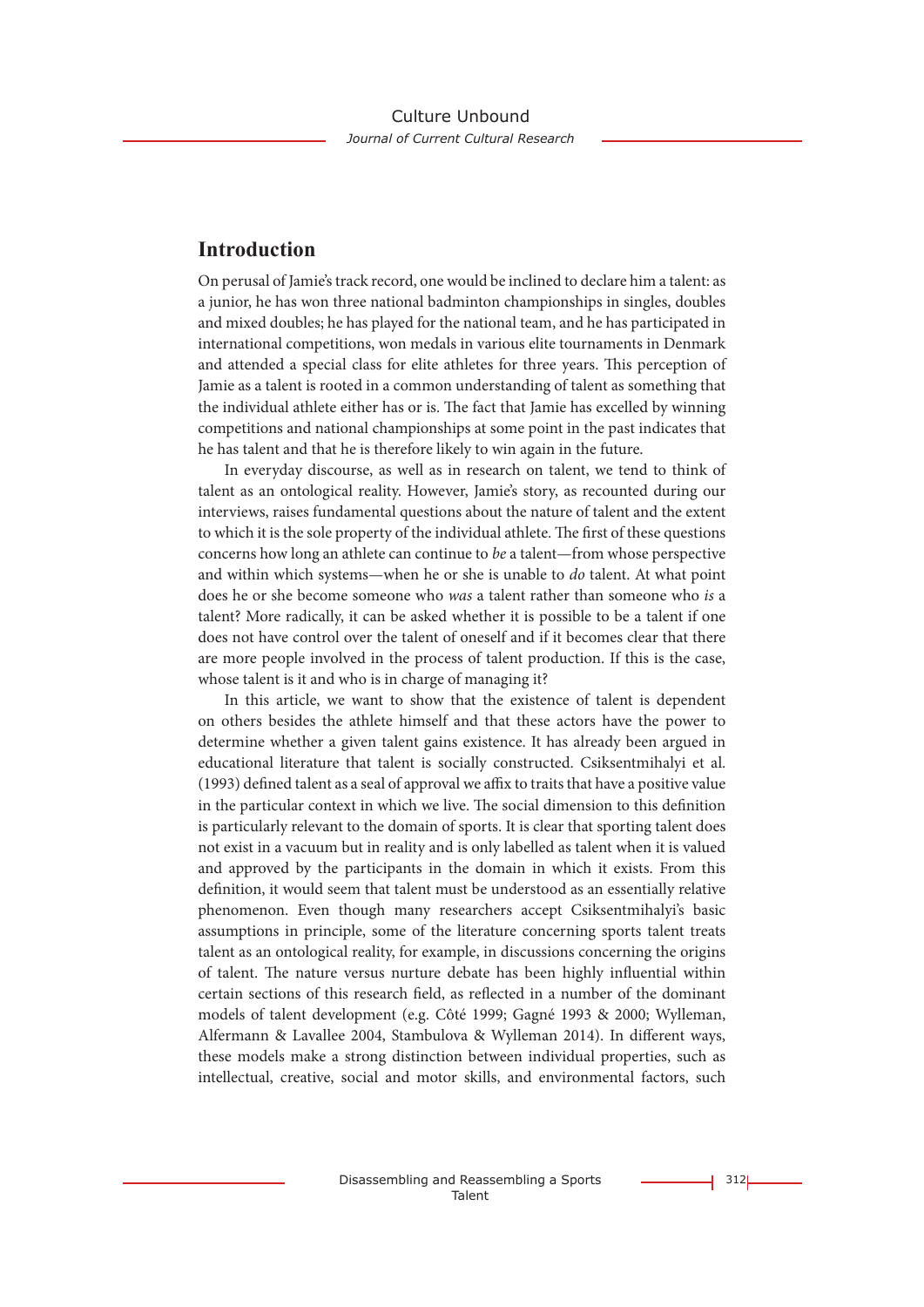as the physical, cultural and social environment, key figures within the talent domain, and special programmes, activities and services offered to individual sports talents. The last ten to fifteen years has seen a tendency within research to place greater emphasis on environmental factors (e.g. Alferman & Stambulova 2007, Henriksen 2010), situating the athlete in an extensive and rather complex talent environment. Despite the high degree of complexity characterizing recent research on talent, a clear distinction between athlete and environment is still assumed. Who is or who has the talent is rarely disputed. It is generally placed with the individual athlete who receives varying degrees of support from personal, organizational and societal actors (Baker, Cobley, Schorer & Wattie (2017). Durand-Bush & Salmela (2002) have criticized this polarization in how talent is understood as a dead end. There is a clear risk that dichotomous approaches to the study of talent will fail to capture the interplay between biology, environment, socially embedded meaning-making processes and the valorization of certain characteristics in the construction and maintenance of talent.

Meanwhile, research on talent has also shown an enduring interest in understanding the dynamic aspects of talent development and the interplay between the individual athlete and the key figures surrounding him or her. For instance, Ericsson, Krampe & Tesch-Römer (1993) studied the development process as a series of competences that are systematically developed through deliberate practice, which leads the athlete to seek regular performance feedback from his or her teacher, coach or peers. Côté's highly influential sports-specific model of developmental phases describes the temporal development process that athletes undergo (Côté 1999 and Stambulova, Alferman, Statler & Côté 2009). These phases are the sampling years, the specialization years and the investment years, with the relationship between play and training gradually changing as the athlete progresses towards the goal of expertise within a given sport. There are also a number of studies exploring the interplay between the sports talent and certain key figures such as the coach (Bloom 1985) and the athlete's family (Côté 1999, Helstedt 2005) that focus on how potential is transformed into expertise. These studies show that the coach's and family's respective roles and ways of acting change as the athlete progresses through the various developmental stages. Such studies are interesting because they indicate how the interaction between the athlete and other key figures results in functional changes in the roles they play. The boundary between athlete and environment thereby appears less clear-cut here than in the predominantly static models discussed above, but without due attention to the theoretical implications.

Another reason why it is important to consider the dynamic aspects of talent development is that talent represents future expertise. It is a fundamental problem for both researchers and practitioners that what they are looking to identify is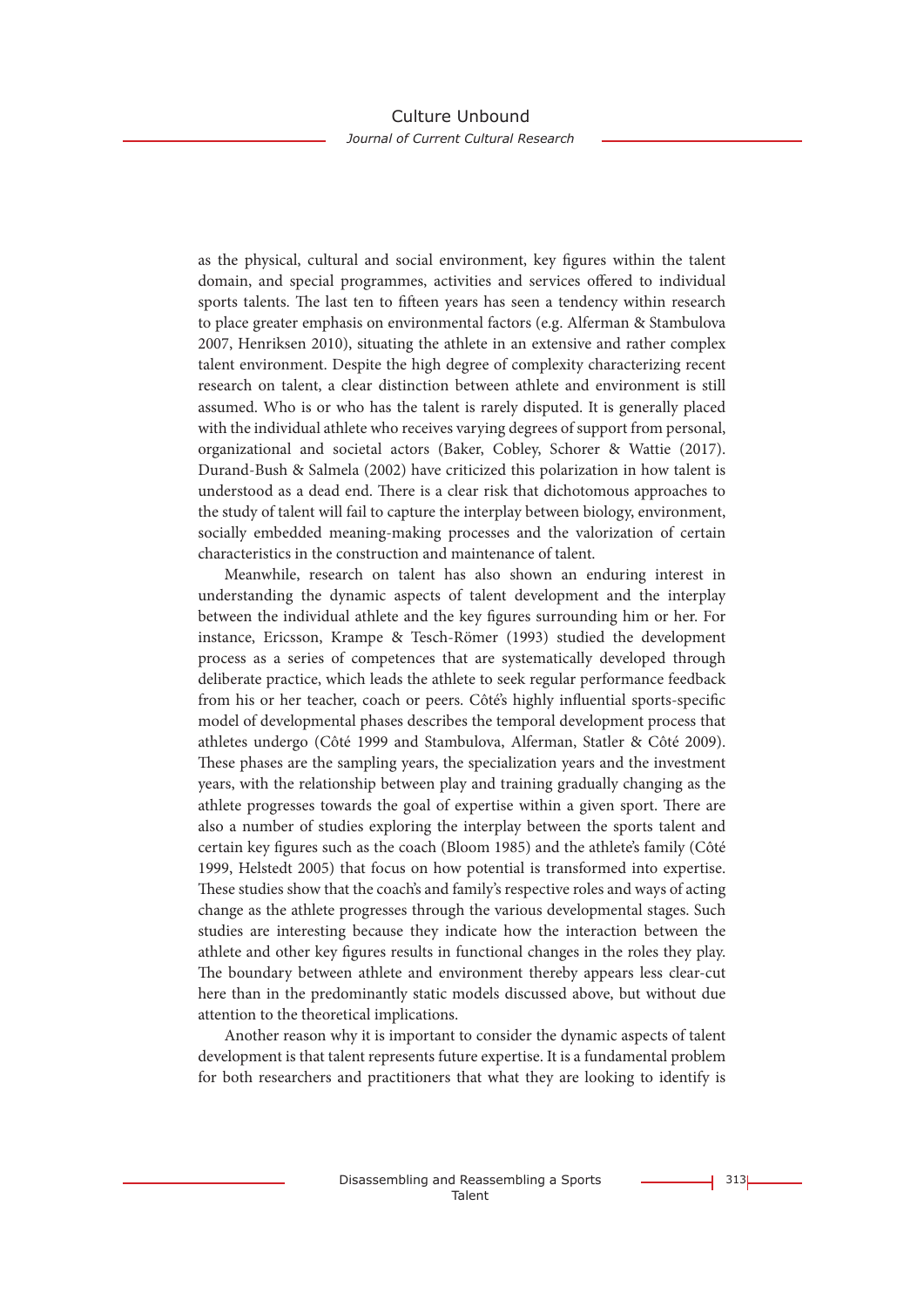something that does not yet exist: an athlete's potential. As pointed out by Régnier et al. (1993): "In defining human potentiality, we refer to that which exists in possibility, not actuality, whereas in testing procedures we evaluate that which exists in actuality not in possibility" (Régnier et al. 1993: 290). The identification, selection and development of talent is therefore based on an assessment of whether, over time, a given potential can be developed into expertise. So far, it has not been possible to identify particular characteristics of raw talent that can accurately predict excellence with regard to the fully-developed athlete's performance level (Bloom 1985, Bartmus et al. 1987, Tranckle & Cushion 2012). Furthermore, a lack of competence in one area can, to some extent, be compensated by a high level of competence in another area (Bartmus et al. 1987). This means that talent development is dependent on qualified guesswork. Coaches and others responsible for selecting and developing sports talents therefore have to interpret indicators or signs of talent. Among the indicators identified in the literature are: that the athlete has made a commitment to a domain of elite sport (Walters & Gardner 1986, Meyer & Allen 1991, Scanlan et al. 1993, Côté 1999); that the athlete progressively develops competence (Ericsson, Krampe & Tesch-Römer 1993, Gagné 2003, Stambulova, Alferman, Statler & Côté 2009); and that the sport is performed at the highest level relative to the athlete's age (Bloom 1985, Côté 1999, Abbott & Collins 2004), which is seen as evidence that the fully-developed athlete will be able to compete at the elite level. Of course, such indicators are subject to greater uncertainty the earlier an athlete is selected for talent development. As a result, an integral part of any talent development practice is faith and doubt concerning an athlete's potential—both for those tasked with supporting the athlete's development and in terms of the athlete's belief in his or her own talent. There is an inherent risk that athletes who do not exhibit the right signs at the right moments will be rejected. This has been termed "talent elimination" (Régnier et al. 1993) and described as an issue of physical maturity, for example affecting late developers (Malina 1997). The negative consequences of being rejected due to a misinterpretation of talent indicators is inadequately discussed within the literature.

Before returning to Jamie's story, we will present the elements of new materialism from which we draw inspiration and their implications for how we understand talent and talent development.

# **New Materialism as a Perspective on Talent and Talent Development**

In this article, we introduce a number of key neo-materialist concepts to a theoretical and empirical field where they have not previously been applied in order to gain new analytical insights and understandings of the phenomena of talent and talent development.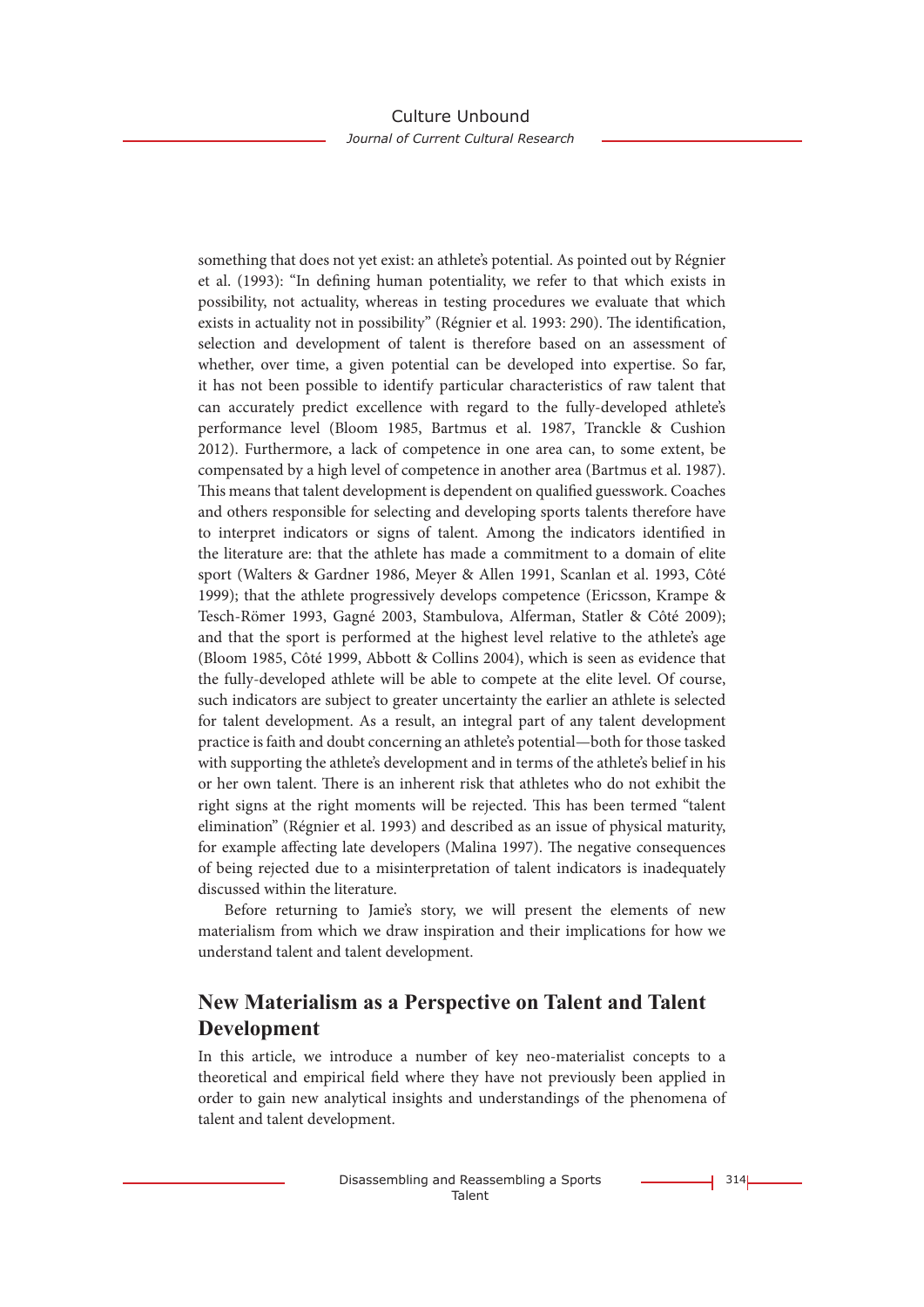Our approach to talent development focuses on collective efforts to produce sports talents. As such, we regard talent as an effect of actions in an assemblage (Deleuze & Guattari 1987). As already suggested, this differs somewhat from common ways of understanding talent as something an individual either has or is. These perspectives understand talent as a substance: as something that is present a priori and which one can acquire knowledge of through observation. Such understandings are widespread, concealing some of the work that athletes and various other actors who contribute to talent development must do to produce a talent. Instead, our approach to talent and talent development focuses on the processes that lead some athletes to become talents. We investigate talent as something that is done, performed or enacted (Mol & Law 2004).

This analytical strategy shifts the perspective from the individual to an assemblage and focuses on the practices that produce, reiterate and sometimes even dissolve talent. Assemblage is a translation of the French *agencement*, a concept developed by Deleuze and Guattari (1987). The translation captures the relational character of assemblages and that they consist of a number of heterogeneous entities that are tied together in an agential whole. The heterogeneous entities that connect in an assemblage are fundamentally unstable and malleable. It therefore requires work to maintain the connections between them and stabilize them so that they appear unified (Law 2009). Mol and Law (2004) illustrate the work required to keep the human body assembled as a functional entity using the case of a person with diabetes. The diabetic cannot survive without the addition of substances from the outside world. The talented body likewise represents an example of an entity that only reaches full existence through interaction with other actors.

On the one hand, it is characteristic for talents that they have something special; for example, certain physical attributes or a high current skill level. On the other hand, they know that they lack something if they are to reach the goal of excellence. The talented body is therefore incomplete compared to an ideal of excellence within a particular sport. Unlike those with diabetes, who would die without the external administration of insulin, sporting talents do not risk losing their lives. However, the analogy does apply to the extent that, without a concerted effort to continue their development, they risk falling out of the talent category, thus losing their existence as a sporting talent (Skrubbeltrang, Nielsen & Olesen 2016). Where insulin is a means for the diabetic to regulate blood sugar levels, training is an important tool for ensuring the continued existence of the sporting talent in a talent development environment.

Just as people with diabetes exist in interaction with other human and non-human actors, athletes become talents in interaction with coaches, teammates, competitors, practice sessions, exercise equipment, training plans, etc. We will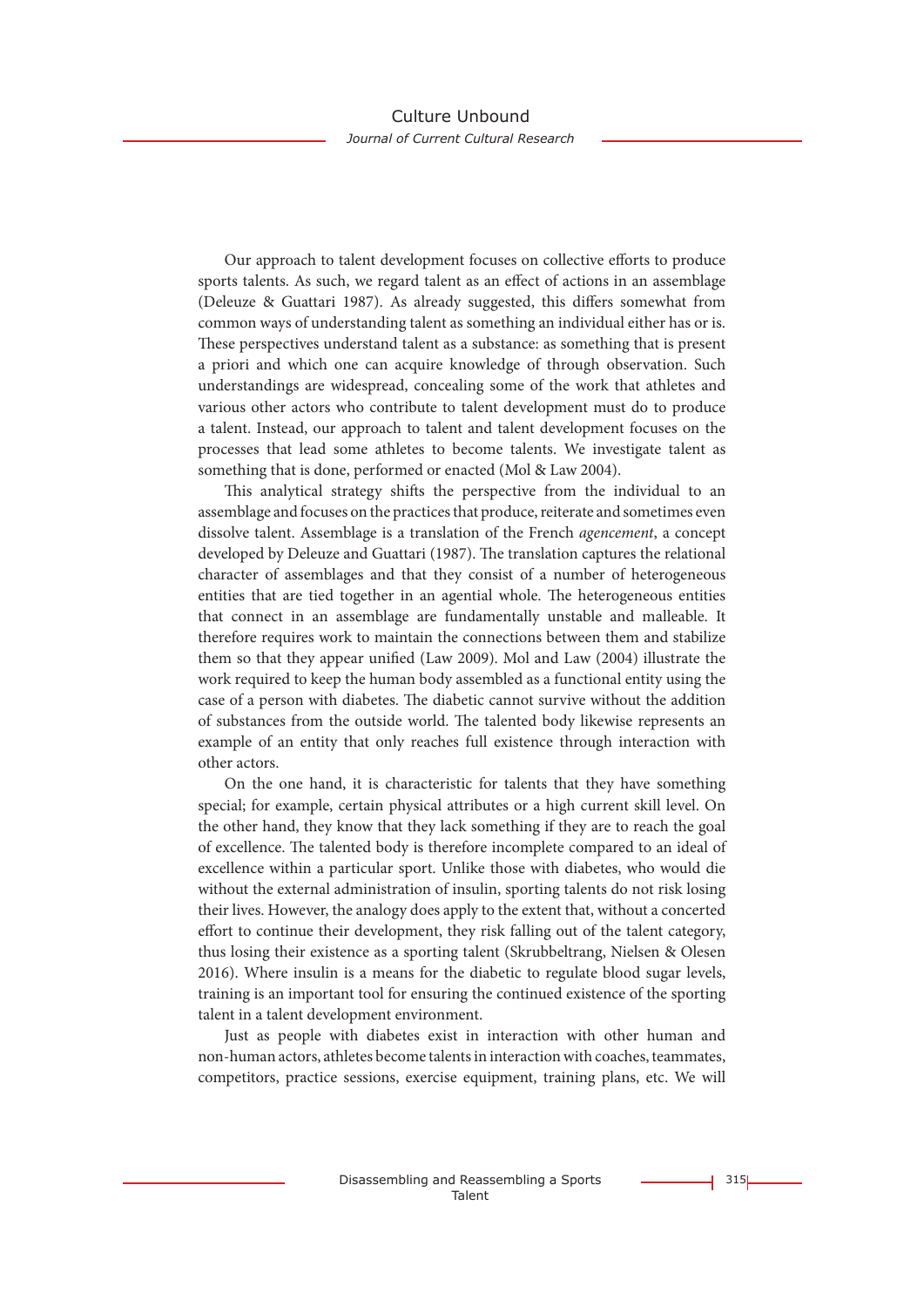therefore analyse the sporting talent as an incomplete subject who has to perform talent in such a way that he/she becomes recognizable as a talent within the talent assemblage (Bruun Jensen 2010). As sketched out in the section above, some of the important indicators of sporting talent have to do with being committed to elite sport, being on a progressive learning trajectory and aiming at an excellent level of performance. However, we will not investigate these indicators as individual attributes. Instead, we apply a relational perspective on talent development, which allows us to explore the collective enactment of commitment, progression and excellence. This emphasizes that agency is linked to the overall assemblage and not to the constituent actors—human or non-human. Deleuze and Guattari suggest the concept of 'affect' instead of agency as a term for the capacity accumulated in an assemblage to affect its actors, change their conditions or alter the relationships between them (Deleuze & Guattari, 1987).

Once an assemblage has become stable, all the work that went into bringing the various actors together becomes blackboxed (Latour 1999). This is what allows the athlete to appear to be an individual person with a talent. Latour explains this appearance as a punctualizing effect, allowing somebody to become a spokesperson —someone who speaks on behalf of the entirety of the network (Latour 2003). Usually, we assume the spokesperson to be the athlete him or herself, who, with support from numerous helpers (human as well as non-human), is able to excel within the sport. However, in some cases it becomes less evident who gains the authority to speak on behalf of the talent. In our analysis of the talent associated with Jamie, we therefore take note of who speaks on behalf of the talent and will slightly adapt Latour's concepts so that we can also listen out for whether there is more than one voice speaking. Drawing inspiration from Davies (2014), we will thereby also ask which voices are heard and whether there are certain voices that are ignored. She distinguishes between two types of listening: listening-as-usual and emergent listening. Listening-as-usual is an act of listening that serves to adapt what we hear to what we already know. It is a form of listening that produces repetition, predictability and stability. Emergent listening, meanwhile, involves acts of listening that open new ways of thinking and being. As such, Davies regards change as tied to our ability and will to hear that which has not yet been articulated and to use one another as resources in a mutual process of becoming. Athletes are expected to develop a large capacity for action through their will to achieve a specific goal. Davies highlights an alternative opportunity for individuals to gain increased capacity for action through joint emergent listening with others. Both forms of listening are legitimate within a talent assemblage, but it can have critical consequences for an athlete if one type becomes overly dominant.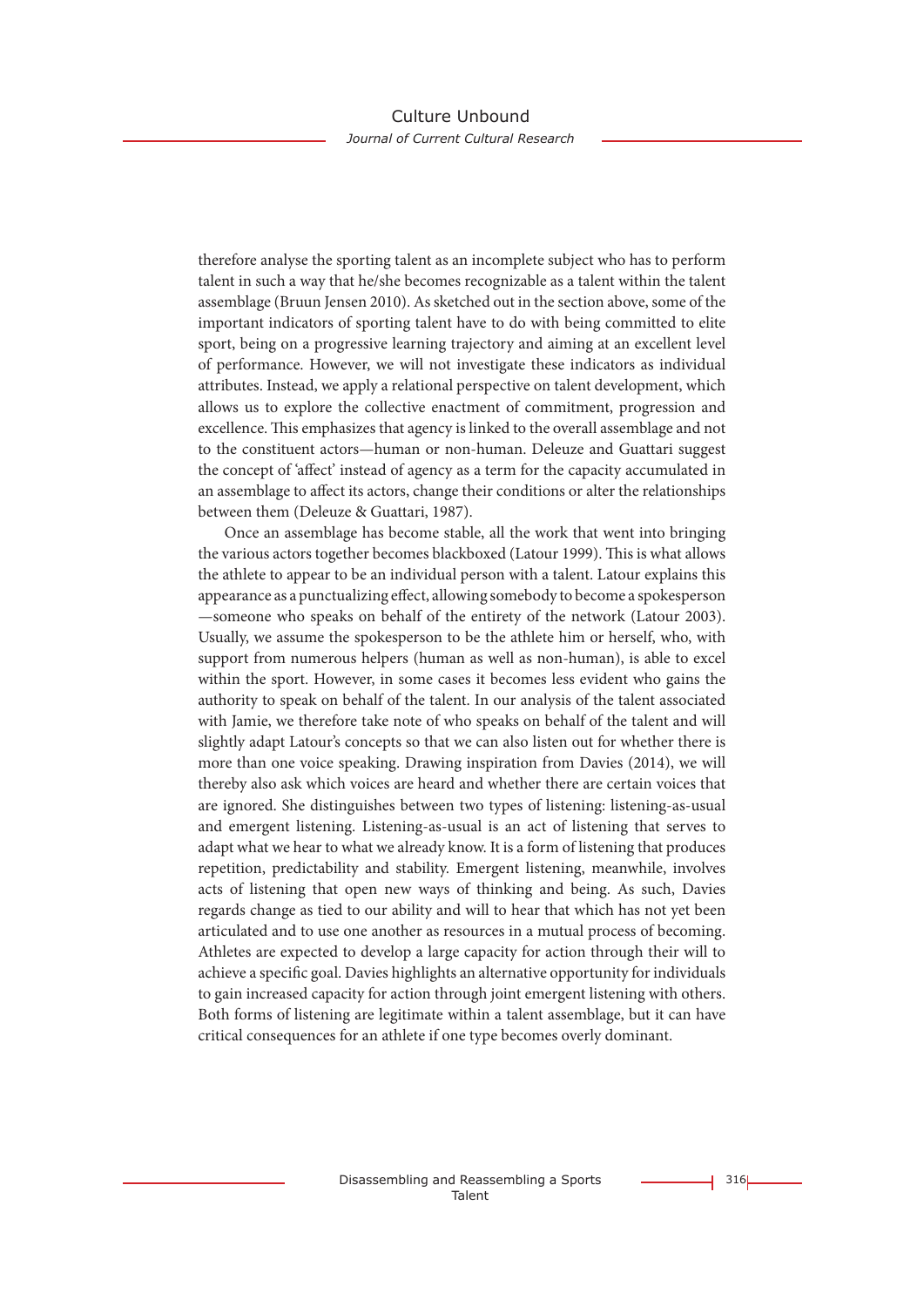### **Methods to Examine Talents in the Making**

When researchers study talents, they often focus on senior elite athletes and inform their analysis by looking back over their careers from a position where the athlete's goal of breaking through to the senior elite has been reached (i.e. Storm, Henriksen & Christensen 2012; Debois, Ledon & Wylleman 2015). From that position, the researchers present a retrospective narrative in which the talent has always been present. Should the athlete have faced adversity on the way to achieving this goal, it is presented in the form of difficult transitions that he has overcome by virtue of his unique talent. However, studying talent in the making reveals the fragility of the phenomenon. It offers direct insight into how talent is created and shaped and produces knowledge about the actions that determine whether talents develop and flourish or fade and disappear. A study of talents in the making therefore requires the researcher to follow athletes for an extended period.

Our analysis draws on empirical material that forms part of a larger study of sports classes in Denmark (Nielsen et al. 2017). The overall study consists of two quantitative surveys and a qualitative ethnographic study of four sports classes situated in four different municipalities in Denmark. The students who are selected for these classes are aged 12-15. In the ethnographic study, we followed 80 students during the last two years of lower secondary school. They were interviewed two or three times during the school years 2013/14 and 2014/15. In addition to these interviews, informal conversations with students took place during fieldwork at the schools and at the associated elite sports clubs (Nielsen et al. 2017). We gained access to the sports classes through municipal and school sports coordinators. Parents were informed and asked to consent to their child's participation in the study. We began the first round of interviews by presenting the study's purpose and the subsequent process, telling the young athletes that we wanted to take part in their classes and accompany them to club training sessions. We also informed them that anything they said would not be shared with others and guaranteed full anonymity in the project's reports and other publications. They were notified of their right to withdraw from the project at any time. In cases where informants provided confidential information, we confirmed that their statements would be treated as such. The interviews generally focused on the relationship between, on the one hand, the athlete's recognition of his own talent, his experience of his own progression and his expectations for the future and, on the other hand, actors in the talent development environment that affect the athlete's career.

In the analysis we present below, we have selected the story of an athlete, Jamie, that challenges prevailing notions of what a talent is, because it is apparent that when Jamie's ability to perform fluctuates, multiple actors, and not just Jamie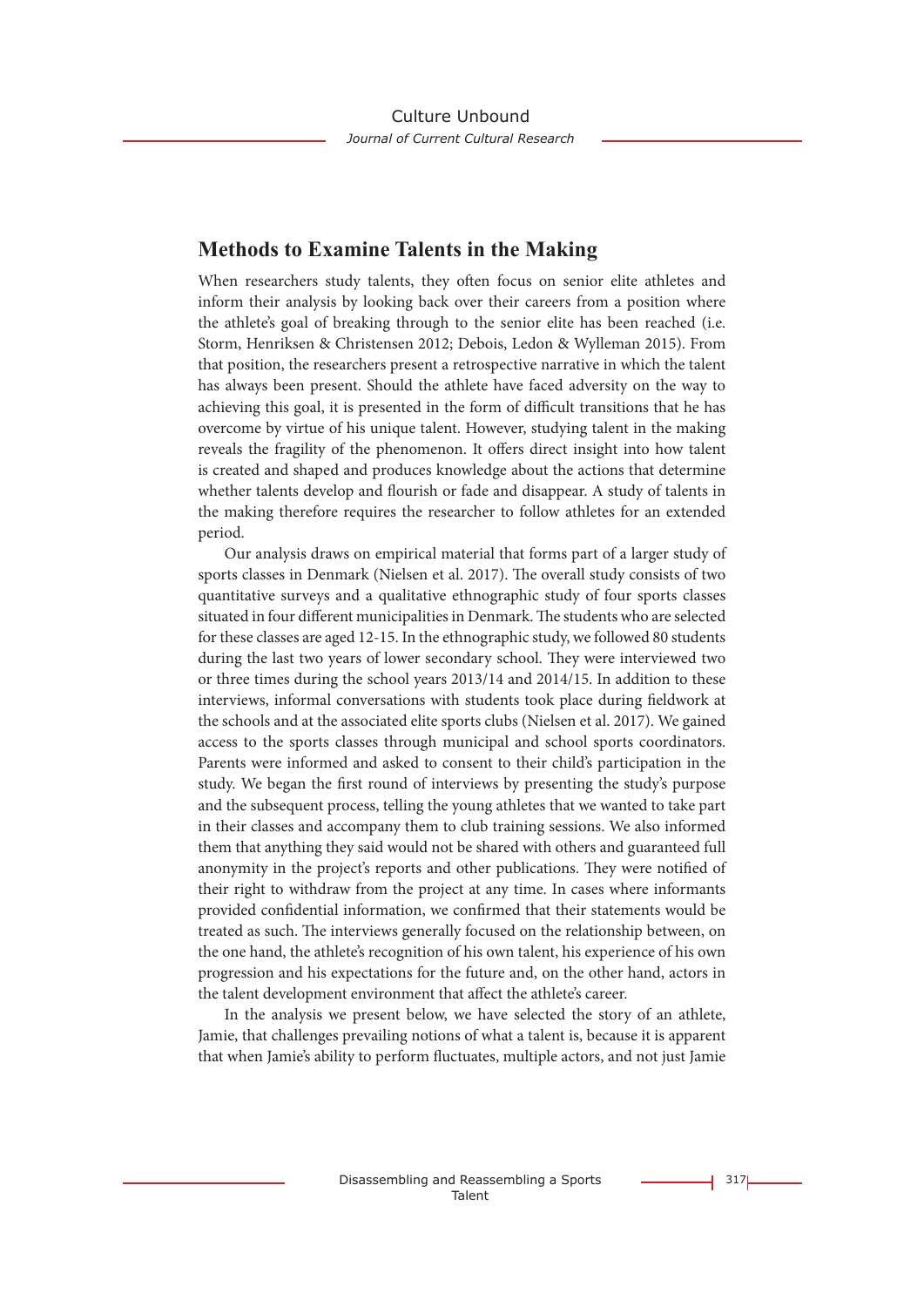himself, are involved in the maintenance of his talent. When we have selected only one informant for this article, it is because we want to attend to the multiple relations in which he entangles. In addition to interviewing Jamie three times, we also interviewed his parents and other key actors in the talent environment. Jamie was also part of the participant observations we conducted in his sports class.

The theoretical concepts presented above are introduced to help understand the dynamics involved in the production and reproduction of talent.

### **Analysis**

We mentioned earlier that, as a boy, Jamie lived up to every expectation in terms of how to do talent. He swept the board in national competitions in his age group, which convinced the national team that he had the potential to participate in international competitions. He was also awarded a place as a talent in a sports class, based on an assessment by his local club in collaboration with the national federation, Badminton Denmark, that Jamie had the talent to join the ranks of the senior elite. However, shortly after joining the sports class, he was injured. For three months, Jamie could barely walk. Nobody was able to accurately ascertain what was wrong. Why Jamie was suddenly unable to enact talent was a riddle.

In the following analysis, we will examine what happens when the individual athlete cannot enact talent and how the different parts of the talent assemblage react. We begin by showing how the talent disassembles in reaction to Jamie's condition and how it gradually reassembles in a new talent assemblage that allows Jamie to become a talent again.

#### *Disassembling a National Talent*

Thinking with new materialist concepts, we first of all ask what athletes should do to occupy and maintain a position as a talent in a talent assemblage. Callon uses the term obligatory passage points to refer to the entrance through which actors must pass in order to be allowed a place in a given assemblage (Callon 1984). We previously identified three key performances if an athlete is to convincingly pass as a sports talent: The athlete must demonstrate commitment to do whatever necessary to become part of the elite, display progressive development of athletic skills, and aim for an excellent performance level in the senior ranks.

The athlete who is able to perform this combination of qualities will have the opportunity to pass the obligatory passage point into a desirable talent assemblage. We can regard the national team as such an assemblage at the top of the overall elite network of clubs across Denmark. When Jamie was a U13 player, he had no trouble passing the obligatory passage point to one of the 10-12 positions available in the national team squad. Later, when he got injured, he could not deliver what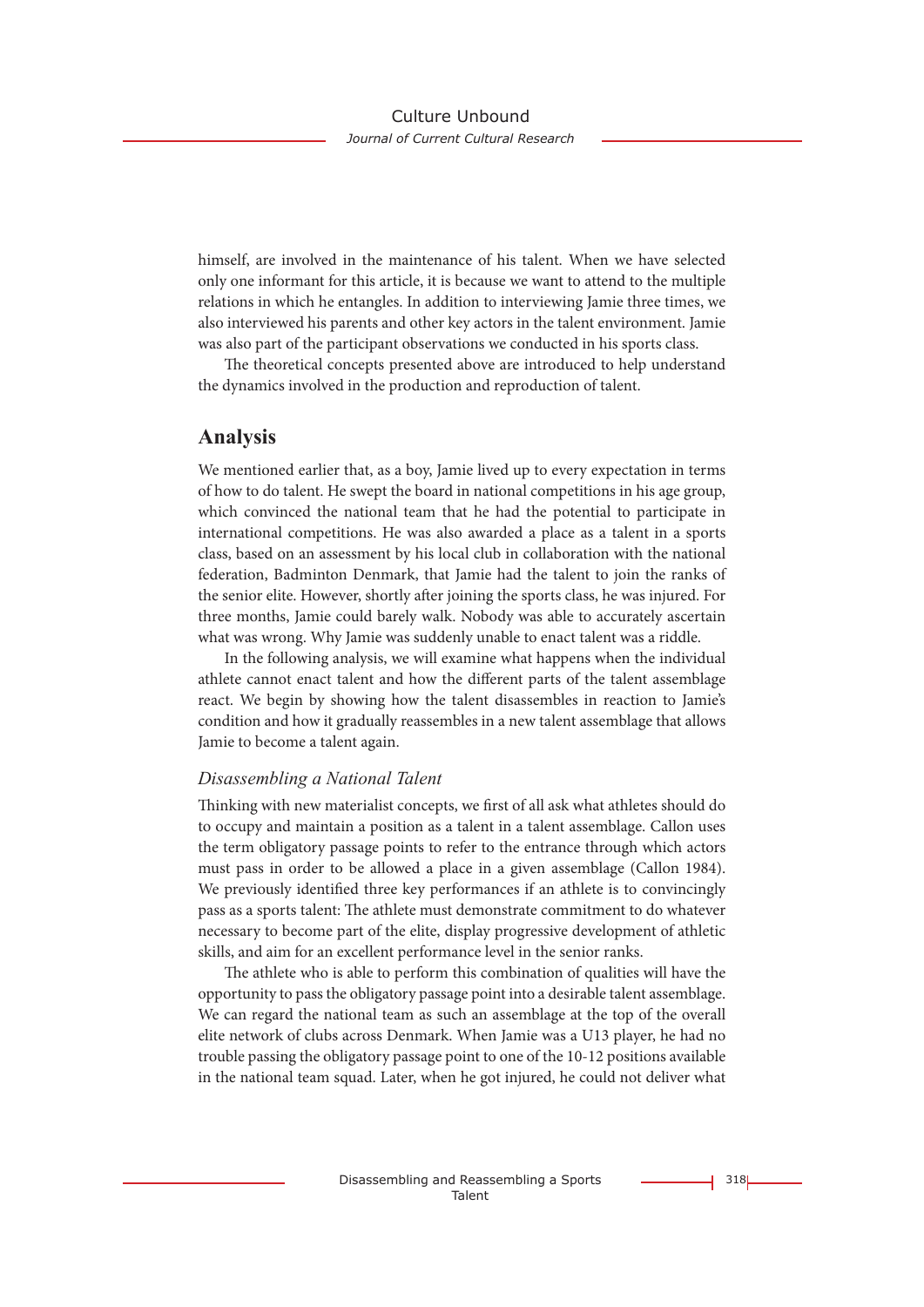counts as an excellent performance in a national team context. The national team did not find his performance sufficient, so after a while he lost his place on the team.

If we regard the national team as an assemblage, it is not simply a case of Jamie not performing as required, Badminton Denmark (the national federation) also withdrew one of the 10-12 national talent positions they administer from Jamie and awarded it to another player who they considered better able to enact talent at an elite national level. Thus, talent also appears to be on loan rather than something permanent. When Badminton Denmark lent Jamie the position, he had access to the affective forces that enable an athlete to become a national talent. However, when Badminton Denmark terminated the loan, the opportunity shifted to another player. In the next section, we look at Jamie's efforts, with the support of numerous other actors at club level, to reassemble himself as a national talent.

### *Talent Enacted as Commitment*

During the period when he did not participate in practice sessions, Jamie's engagement with the talent was reduced to a strong commitment to stage a comeback and it was this commitment that the talent assemblage listened to and acted upon. Let us look at how Jamie enacts talent during his long period of injury. The work involved is extensive for both Jamie and his parents:

I: So if you were to say who has helped you through that period, would it then be the physical therapist, your trainer from the club and the sports psychologist who has been a little involved?

J: Yes.

I: what about your parents, how did they help you with that?

J: They have taken me to one physiotherapist after the other and they have taken me to physicians and foot specialists, spine specialists and 100 000 other people.

I: You have come far around.

J: We have been everywhere you can go.

I: It was also because it was difficult to find out what was going on?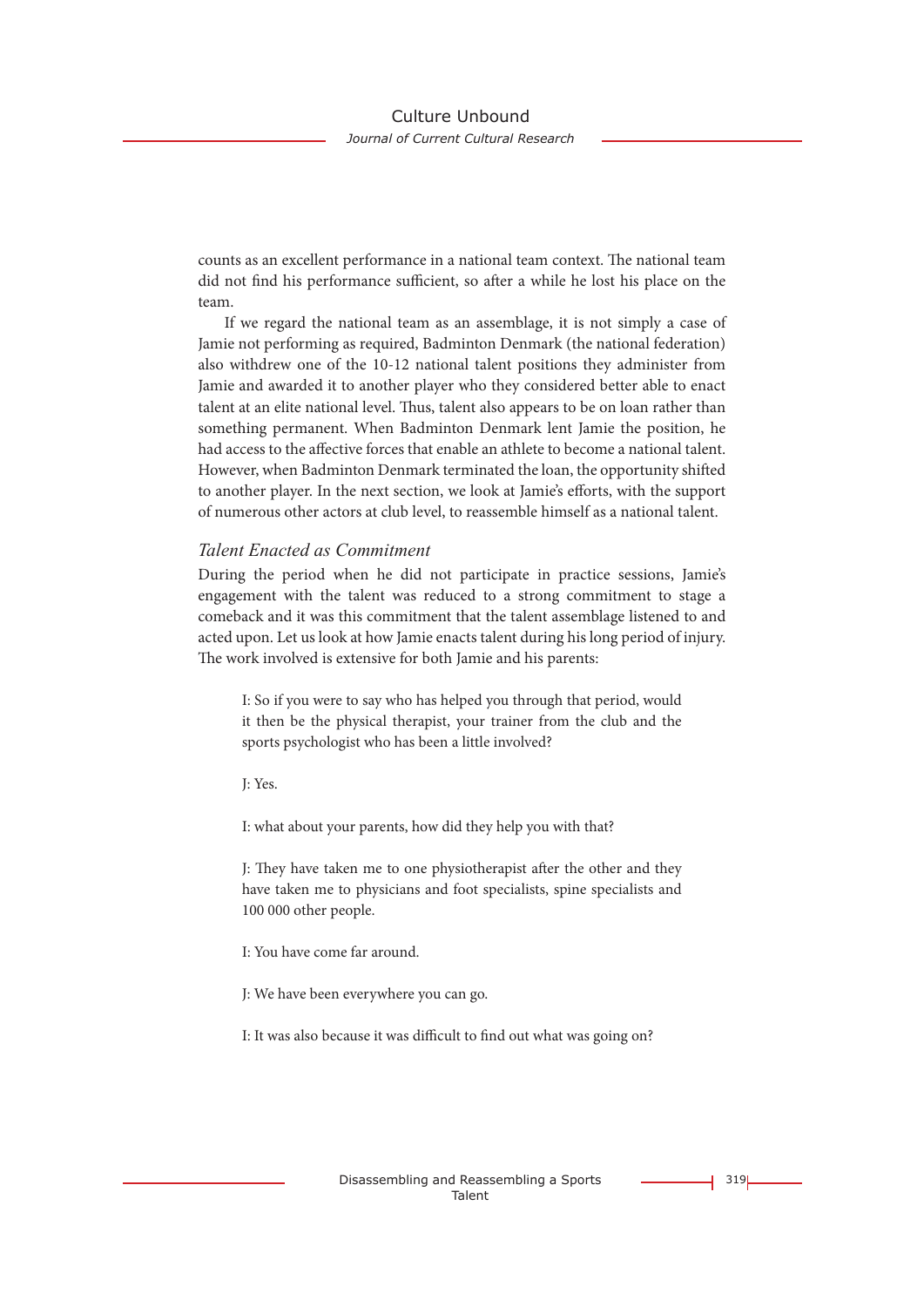J: I was scanned twice as well. They couldn't really find anything.

I: Then you can go round to all kinds of experts.

(First interview, April 2014).

While Jamie is injured, he does not turn his attention to other interests, nor does he begin to spend more time on schoolwork in order to pursue other ways of being. His commitment remains uniquely tied to a badminton career, which he intends to resume as soon as he has recovered from the injury.

The case shows that, with the support of a large number of different actors, Jamie reassembles as a badminton talent. Jamie mentions during our three interviews that he had two MRI scans at the hospital; he has seen a spine specialist; he has seen a dietician; he has seen two different prosthetists to get inserts made for his shoes; he has had special bandages made for his knees; he has consulted numerous physiotherapists; and he has had three sessions with a sports psychologist. Furthermore, his coach, physiotherapist and the sports psychologist have held a number of interdisciplinary meetings to prepare and coordinate their support.

What we see is a comprehensive talent assemblage entailing machines, scanners and other artefacts, as well as a changing constellation of humans working to enable Jamie's body to re-engage actively in the extensive assemblage that produces talent. That the assemblage was so comprehensive has to do with the difficulty in ascertaining why Jamie's body sometimes refused to cooperate in terms of doing talent. Yet, it also indicates that parts of the talent assemblage still believed in Jamie as a possible co-producer of talent. The past seems to play a significant part in the maintenance of Jamie's status as a talent. We will return to this point in our discussion of the micropolitics of the talent assemblage.

#### *Talent Enacted as Commitment and Progression*

One of the things Jamie himself highlights as helpful in re-establishing him in a talent-producing flow is the dialogue with his physiotherapist. The physiotherapist listens to his body in a different way than his coach at the club. She recommends that, for a while, Jamie should focus more on physical training than playing competitive badminton:

I: If you were to look back on what you have been through, where things are going better now, what would you say that has helped you. What has helped you get through or partially through this injury period?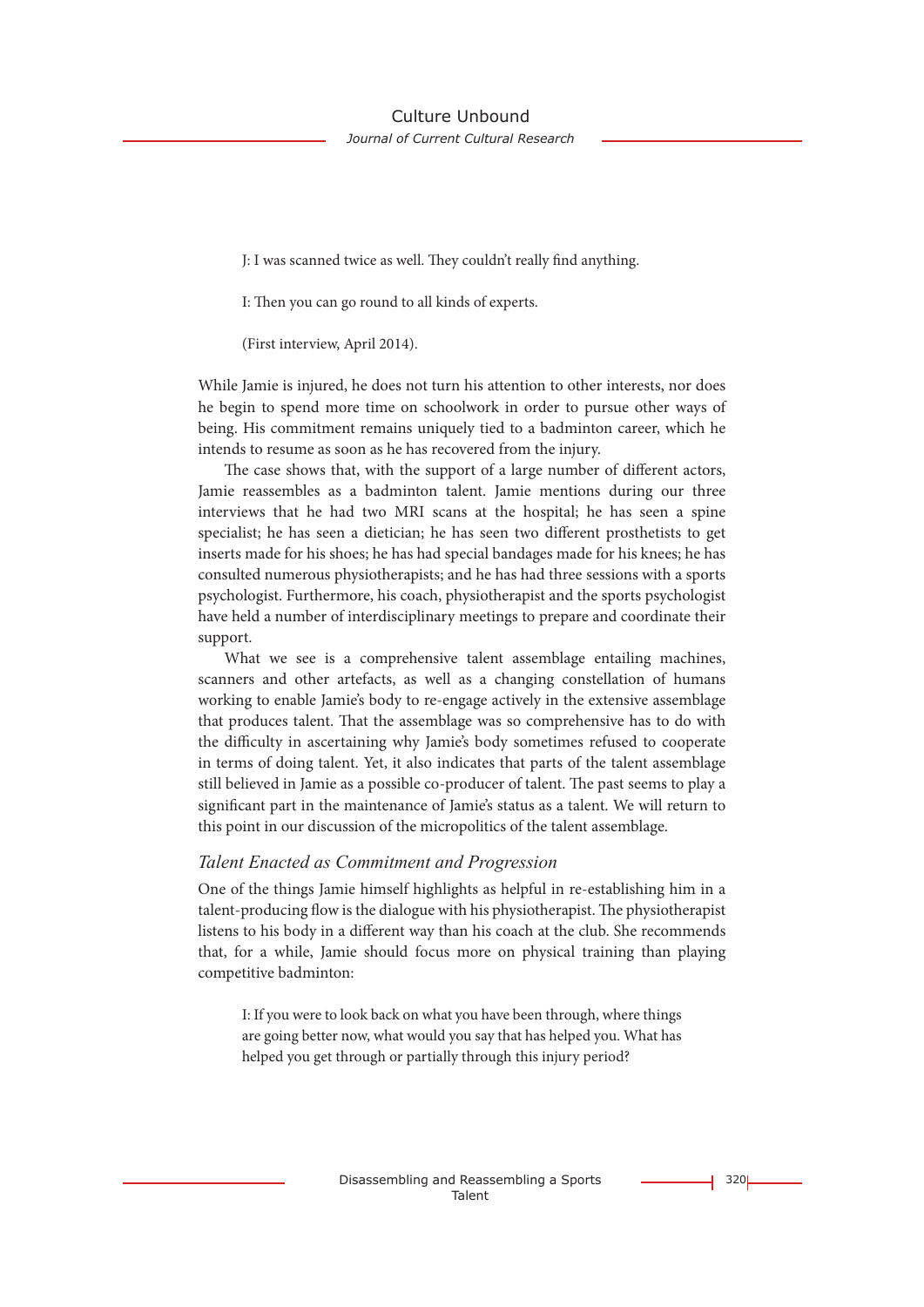# Culture Unbound

*Journal of Current Cultural Research*

J: I have worked closely with a physical therapist. I have had lots of exercises that he has given me, which have been in my program. I had to think more about training myself than playing badminton. That has helped some, I think.

I: Yes, so that is kind of the primary. Then you've followed that program there. So you simply had a different focus. Instead of focusing on badminton, you have focused on getting stronger and better. How long have you had that focus?

J: Half a year's time. There I haven't played that much. Now here for the past six months I have played quite a lot again.

I: And so have you been better able to start focusing on badminton now?

J: Yes. I think so.

(Third interview, May 2015.)

The physiotherapist also served as a mediator between Jamie and his club coach. The physiotherapist spoke on behalf of Jamie's body and convinced the coach that Jamie should not compete for a period to allow him to concentrate on physical recovery and rehabilitation. For a while, it was possible to base Jamie's progression on his current proficiency level instead of the performance level required of elite players. This was a decision that came at a certain cost to the club, because Jamie did not earn them points when he was not taking part in competitions. The decision to exempt Jamie from competition could therefore have a negative impact on the club's performance in tournaments and, in a slightly longer perspective, on the club's ranking as a talent environment. As Jamie puts it: (Club name ed.) drops quickly (third interview, May 2015).

### *Talent Enacted as Commitment, Progression and Excellence*

In addition to the reassembly of Jamie's body, the coach chose to introduce Jamie's precarious capacity to play to a slightly altered talent assemblage. After six months of focus on exercise, he returns to competitive matches again, albeit less intensively than before his injury. For a while, he concentrates entirely on men's and mixed doubles. It is worth noting that his coach still paired him with other talented players in men's and mixed doubles. Otherwise, he would not be part of a talent-producing assemblage with sufficient affect to demonstrate that he is a talent and to experience himself as a player who can go a long way in tournaments.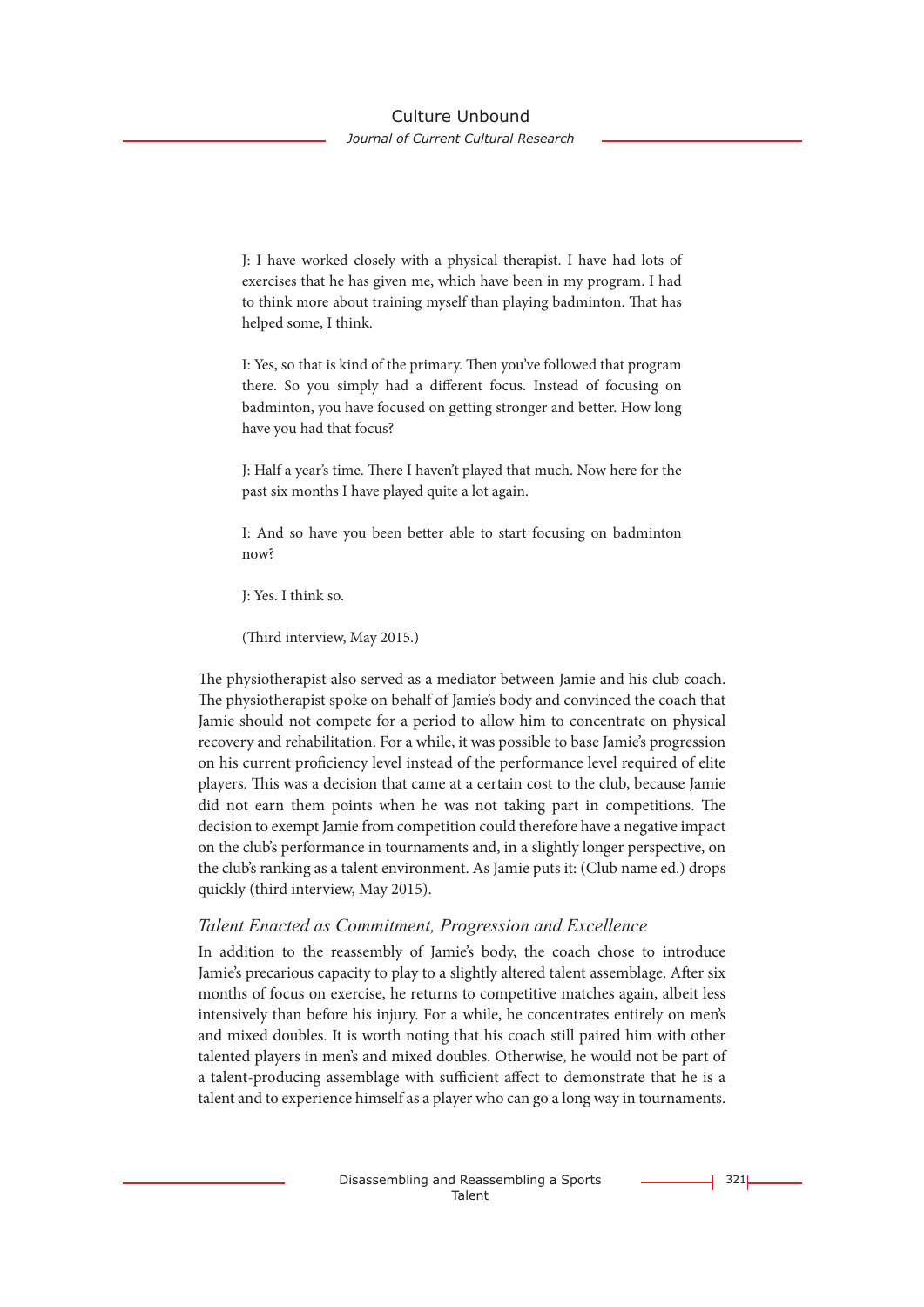With these adjustments of the talent assemblage, Jamie gradually again became able to do talent at an excellent level. The assemblage created an affect that was so strong that Jamie and the other players regained the belief that he could win again. Even Badminton Denmark invited him back to the national team squad. When he played at the national championships, he reached the latter stages of the tournament. Unfortunately, he then suffered another injury, this time to his cruciate ligament:

J: It looked good until a week ago, when I was at the championships and was doing fine. Good chance of medals. And then I play the third match and I jump up and come down and sort of twist my knee. I had to withdraw. So that kind of sucked. (...) And the guys who ended up winning this thing, we beat them two weeks before. So that's a bit annoying (third interview, May 2015).

With that, Jamie's body again leaves its place in the talent assemblage.

We have described how Jamie gradually recovered from an injury to become a talent among the badminton elite again. However, his condition did not vanish; his knees have improved, but he still has chronic pain. So what changed and what caused the pain to become less significant? The change appears to be the result of a number of extensions of Jamie's body, combined with some adjustments in the talent assemblage that lends talent to selected badminton players. By virtue of footwear, bandages, a special knee training programme, a non-singles competition programme and Jamie's coach, physiotherapist, psychologist and parents working together to coordinate his rehabilitation, Jamie is able to get his body into collaboration with the talent assemblage that produce an affective flow which enables him to win again.

### **A Tailor-made Assemblage of Talent**

We will now look more closely at the connections comprising the new talent assemblage that makes it possible to produce talent with Jamie. First, Jamie demonstrates an extremely high degree of commitment; something which is crucial in relation to elite sport. He prioritizes sport over school. For example, he says that his parents place greater importance on school than he does. However, commitment is relational. As the scope and complexity of the talent assemblage surrounding Jamie shows, there are many actors willing to engage in reassembling Jamie as a talent-producing actor. The various actors commit themselves for different reasons. Jamie's parents, for example, explain that they want their son to be happy again. With Jamie's commitment to badminton overriding all other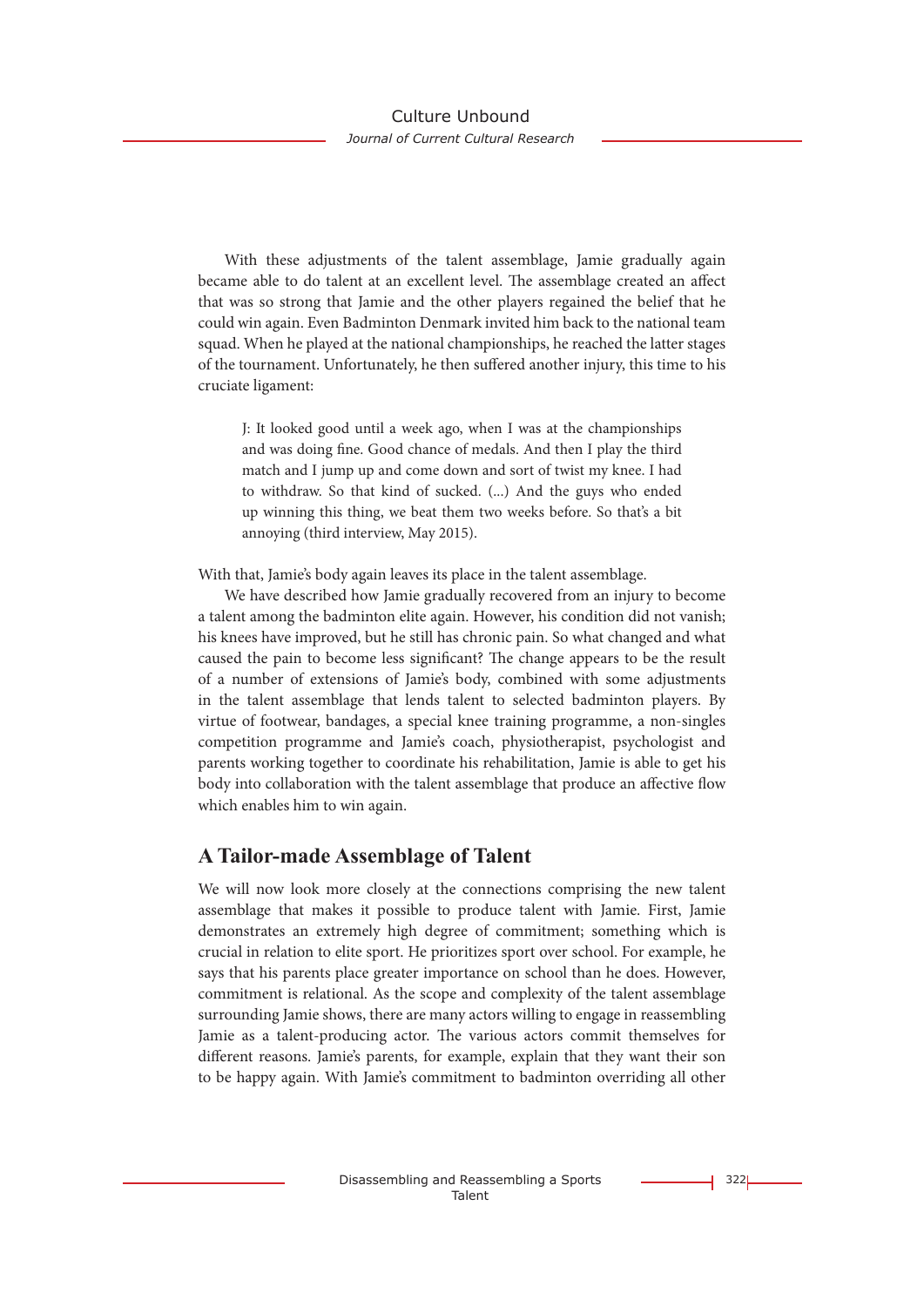activities, the path to their son's happiness seems to them to be inextricably linked to badminton. Other actors are connected to the assemblage by money; for example, the prosthetist, whom Jamie's parents pay, and the sports psychologist paid for by the municipality. Another group of actors contribute because, in their positions at the club, they need athletes with the potential to produce excellent performances, and they believe that Jamie can come to enact talent again. Without players like Jamie, the club loses its status as an elite club and its eligibility to receive funding for talent development. The players who collaborate with Jamie do so because they are ambitious and think they can win badminton matches together. Jamie is thus surrounded by a large number of actors who hold a position in the talent assemblage open to him for various reasons.

The second element of doing talent, progressive development, is not an individual endeavour either; rather, it is an effect of interactions that take place in an assemblage. In Jamie's case, there seems to be no consensus about what his current performance level is. His early success as a youth player indicates that the current performance level is among the national elite. However, his physical condition in the years that followed suggests a significantly lower current performance level as the basis for his development.

The base level for Jamie's progression was determined by an agreement between Jamie's club coach, his physiotherapist and a sports psychologist. Jamie was primarily an observing and enacting witness in this process. The various parties agreed that, for a period, Jamie's development had to be on the terms his body dictated and take the form of basic training. Thus, progression is an effect of exchanges between heterogeneous actors in an assemblage where the body has a seat at the table with the opportunity to veto any decision if it experiences pain or gets an acute injury.

In elite sports, victory is what counts in determining an excellent performance, at least in principle. However, when it comes to talent development, it is debatable whether excellence is something to be performed during the junior years or first in a distant future when the athlete eventually breaks through to the senior elite. Many coaches consider it more beneficial for young athletes to focus on winning as a senior than as a junior (see e.g. ATK 2.0 2016). However, there are other actors present in talent assemblages, human as well as non-human, who pull young athletes in the opposite direction; for instance, tournament structures requiring that players play and win lots of matches if they are to avoid being relegated from a prestigious league. In Jamie's case, a reduced tournament programme is compiled, meaning that he only needs to perform excellently in men's and mixed doubles. This can be regarded as a compromise with the intention of both listening to the club's need to gain points and listening to Jamie's body that is not yet ready for the full challenge of competitive badminton.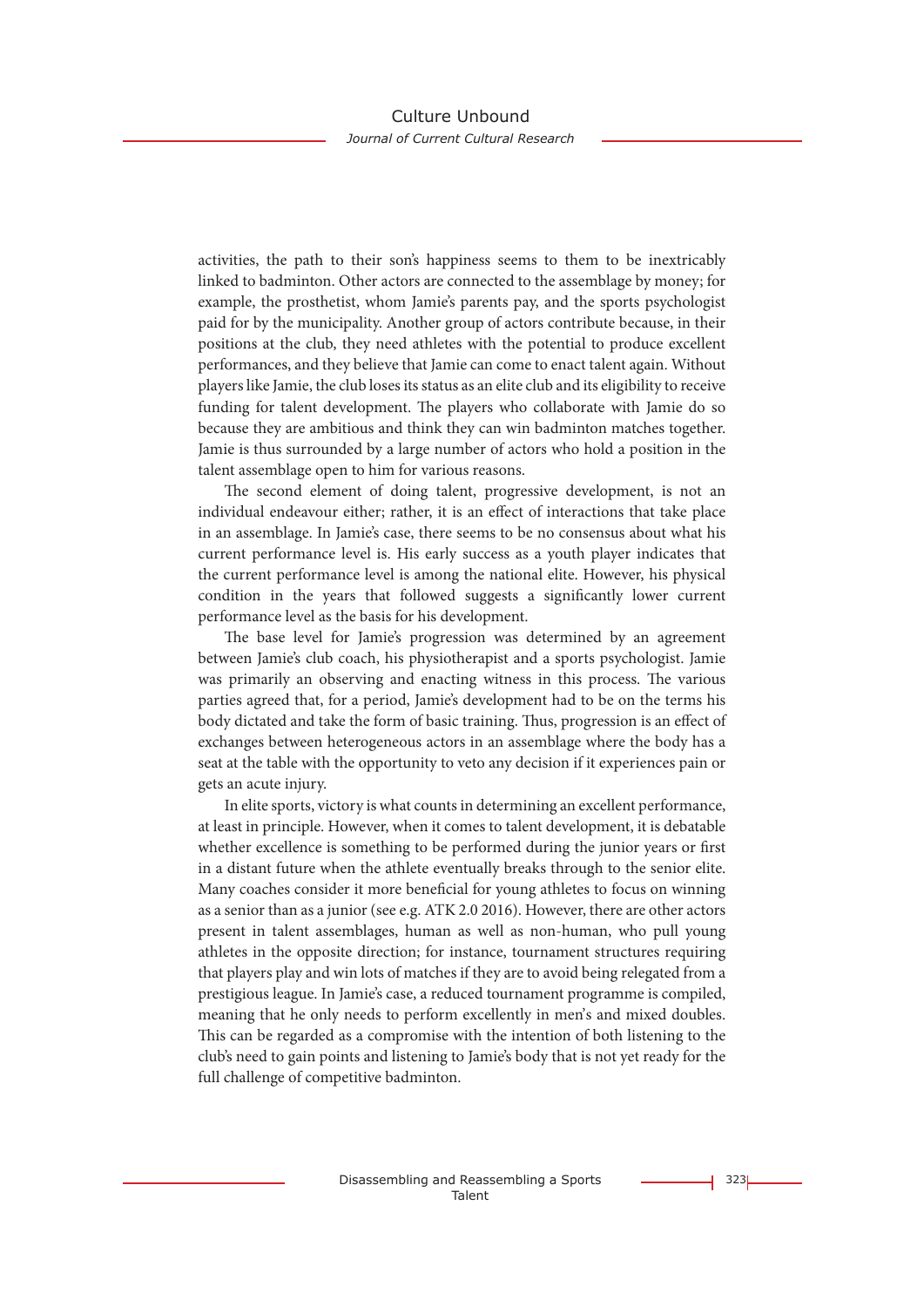The analysis thus shows that not only does the athlete have to adjust to a new bodily condition, for instance resulting from an injury; the entire talent assemblage has to reassemble in a way that creates a talent position befitting the transformed bodily element of the assemblage.

### **The Affect Economy of the New Talent Assemblage**

Now we will turn our attention to the other actors within the talent assemblage and consider who speaks on behalf of the talent and how they listen to Jamie. That there are so many actors who still consider Jamie to be talented and are willing to supply a relatively large amount of resources to find out what is wrong and help him realize the talent is probably because he has shown very strong signs of talent early in his career. The points he has gained for the club, the gold medals he has won and the photograph of Jamie as a young player with three medals around his neck which stands in Jamie's family's living room all signal that the talent is real. These signs connect the past and the present. They become actors themselves with the ability to affect others, including Jamie. They help to mobilize new actors and recruit them to the assemblage, while at the same time sealing Jamie's destiny as talent. Eventually, his badminton talent defines Jamie. It appears as if it is badminton he has a talent for rather than anything else.

This talent assemblage is designed to listen to a certain kind of potential; namely the potential to reach the elite within a particular sport. It proves extremely effective in maintaining faith in the talent and in dismissing any doubts. That does not mean that the individual human actors who are part of the assemblage cannot doubt the extent of the talent or question whether a sports career is the right choice for Jamie, but as a collective, the assemblage mutes any possible doubt.

Jamie, for example, doubted his own ability during the periods when his condition prevented him from training and playing matches. When he was unable to do talent, he lost the sense of how good he is at playing badminton, as reflected in his surprise over his own performance when he does come back:

J: Funnily enough, I could already be among the best in Denmark. I became number two in the first tournament and won the next one.

I: That was not too bad.

J: It was a little strange (first interview, April 2014)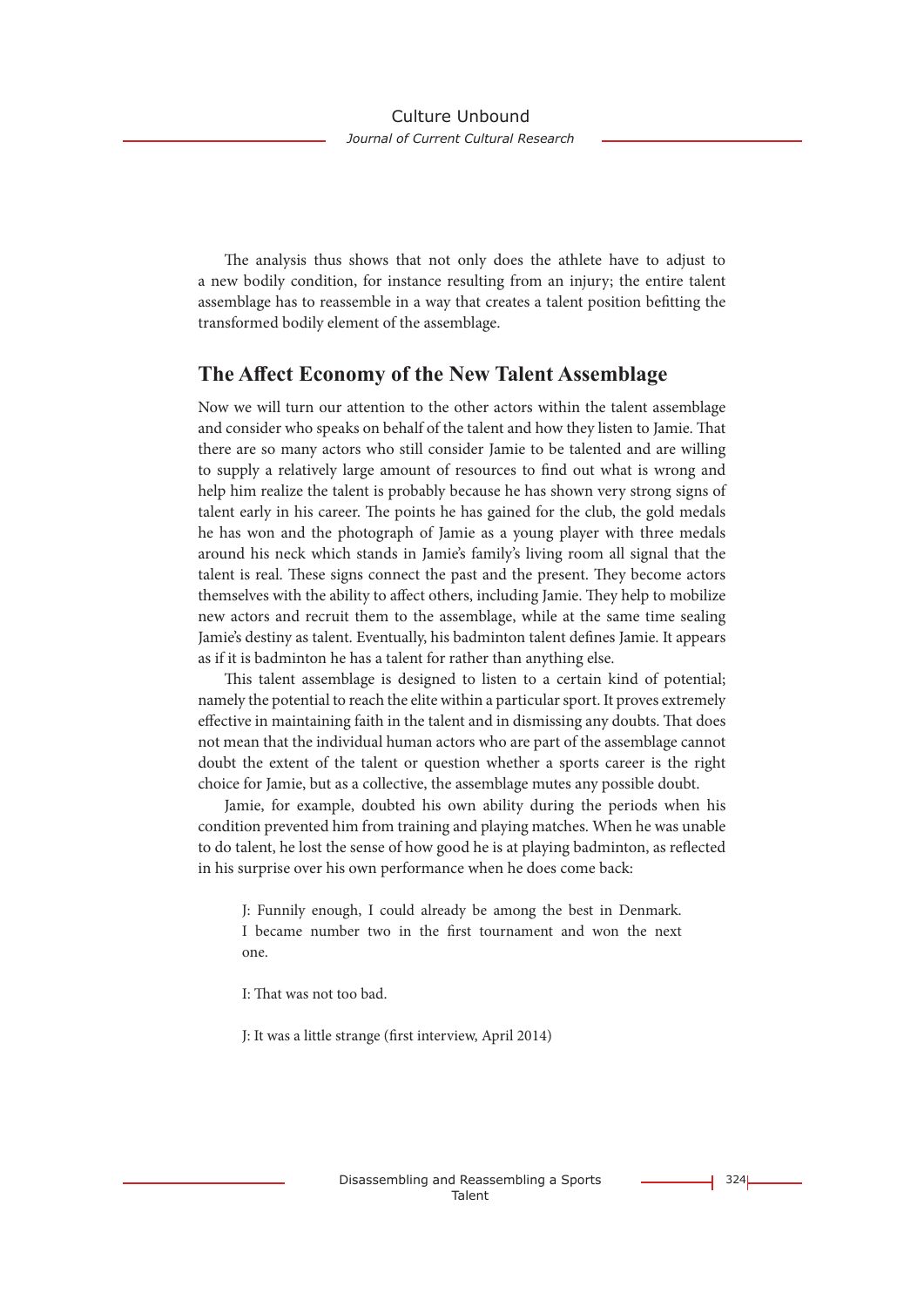The phrases "funnily enough" and "it was a little strange" indicate that, during this period, Jamie did not have a clear sense of his connection to the talent assemblage and the affective flows it produces. However, the fact that the talent assemblage maintained the connection and the faith in Jamie's talent enabled him to return to the badminton court and, through playing, reconnect with the talent.

Jamie was not the only one who, during one-to-one conversations, expressed doubt as to whether the talent is still there. The municipal sports coordinator also stated that he was unsure whether it was a good idea to maintain Jamie's status as an injured sports talent. He emphasized the absurdity in that Jamie had yet to participate in a single training session since joining the sports class. Despite his doubts, he helped Jamie recover as sports talent by allocating money for a sports psychologist to look for possible non-physiological explanations for the pain Jamie had in his knees. Jamie's father was also in doubt as to whether elite badminton is good for his son. He explained that Jamie was frustrated and that, in spite of their great effort, they could not find a solution to the problem. What he wanted more than anything was for Jamie to be happy again. For him, Jamie's happiness was not necessarily dependent upon badminton, but the family felt obliged to support the efforts to maintain Jamie's position within the assemblage as Jamie himself was adamant to do so and showed no interest in other potential avenues of becoming.

Only when we talked to Jamie one week after he had suffered a new injury at a major tournament did he express some doubt that countered the affective flow of the talent assemblage.

I: How long do you have the strength to keep doing this?

J: But then, that's hard to say. I really want to play. After all, I hope it stops at some point. (…) But then you start to believe… or not believe it.

I: Yes, it must come to a turning point at some point.

J: Yes.

I: But I can understand how the hope is kept alive because when you get on the court, you are doing well - and surprisingly well considering how little you are able to train. So that's what keeps you going.

J: Yes.

(Third interview, May 2015.)

 $325$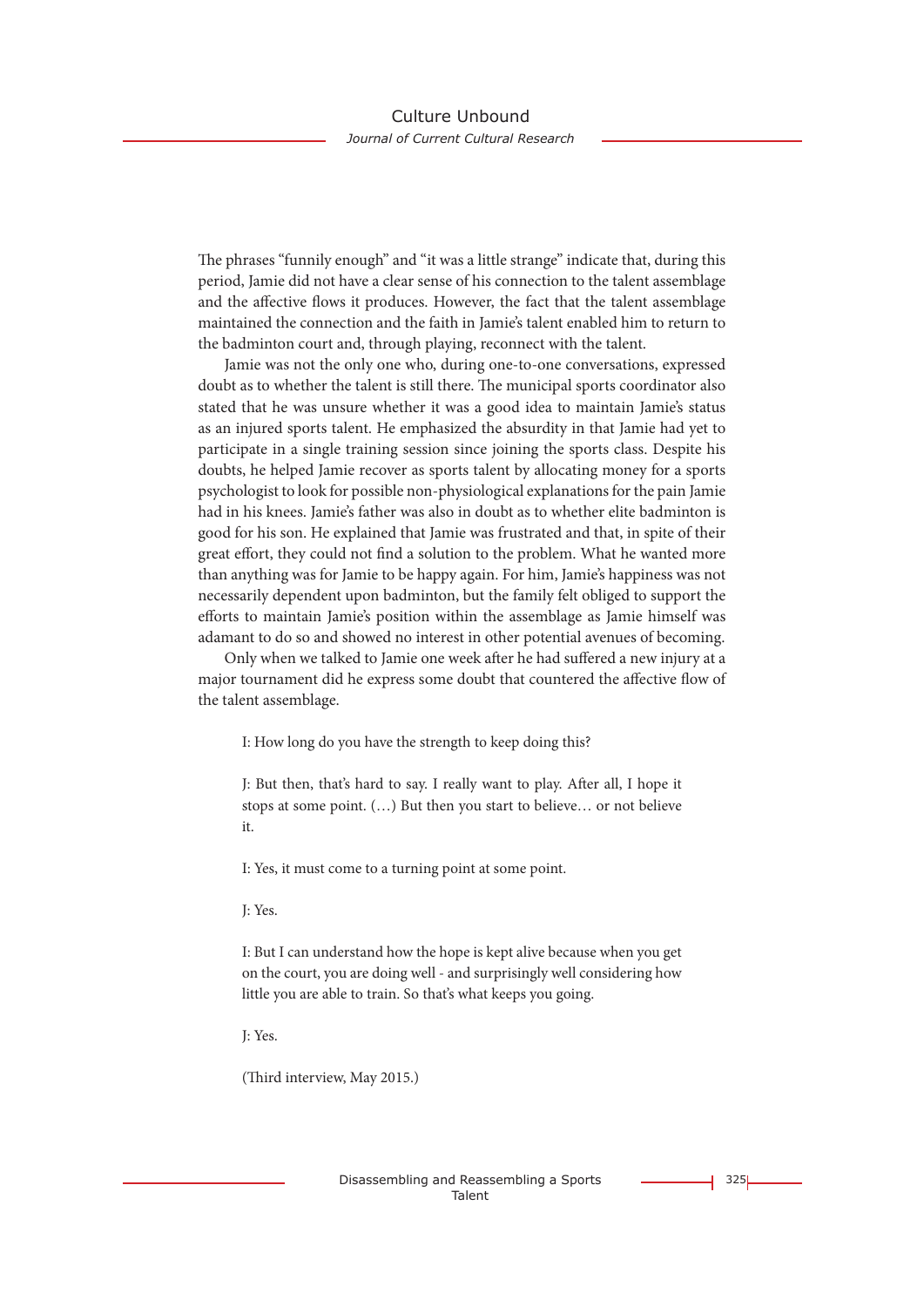The assemblage that was set up to help Jamie in his state of incompleteness possesses a particular ability to listen to Jamie's potential. It is immensely responsive to his ongoing development as an elite badminton player and ignores all other possibilities. The assemblage continuously expands, incorporating new actors who can listen to precisely what his feet need; what can relieve the pain in his knee; how to improve his body stability; how long breaks he needs; what format is best for him: mixed doubles, men's double or singles. It seems that, as the assemblage expands and the material-discursive forces it possesses improve in responding to Jamie as an incomplete badminton talent, it becomes increasingly incapable of hearing any doubts about the avenue of becoming that Jamie follows. Talent development is, with Deleuze and Guattari's words, a highly territorialized field, where the possibilities of becoming are specified in detail and locked to specific development goals (Deleuze & Guattari 1987). Our analysis therefore raises an ethical question about when talent development is detrimental rather than beneficial—and for whom. This is certainly a well-known question in relation to talent development, but new materialist perspectives provide a fresh basis for its consideration. In a perspective where talent is uniquely linked to the individual, the question can be expressed as follows: How great is the talent and what is the individual athlete willing to sacrifice to realize it? In a new materialist view, the question will take a different form. In this way of understanding, the individual is not personally in control of the talent. The individual athlete has to become part of a talent assemblage that can enable the potential talent to emerge and gain existence. In order to reach the elite, the entire talent assemblage acts on the idea that the athletic potential is present. In Jamie's case, the assemblage takes the three gold medals he won as a very young player as an indication of this potential, ignoring the possibility that the human biological material may no longer be present. Perhaps the assemblage surrounding Jamie should have noticed and acted on his long history of injury as a sign of lack of talent, rather than focusing on the medals. Thinking with new materialist perspectives, the following questions can therefore be asked: Which voices become hearable within a talent assemblage and which voices are ignored? How are the adults within a talent assemblage attuned to listen to emergent voices that fall outside the preferred trajectory of becoming? Who is responsible for any possible mishearing when an assemblage of actors instead of an individual athlete maintains the assumption of talent?

# **The Micropolitics of Talent Development**

Our analysis of the badminton player Jamie's efforts to become a talent offers an insight into what can be called the micropolitics of talent development. This is a concept that can be traced back to Annemarie Mol's development of the term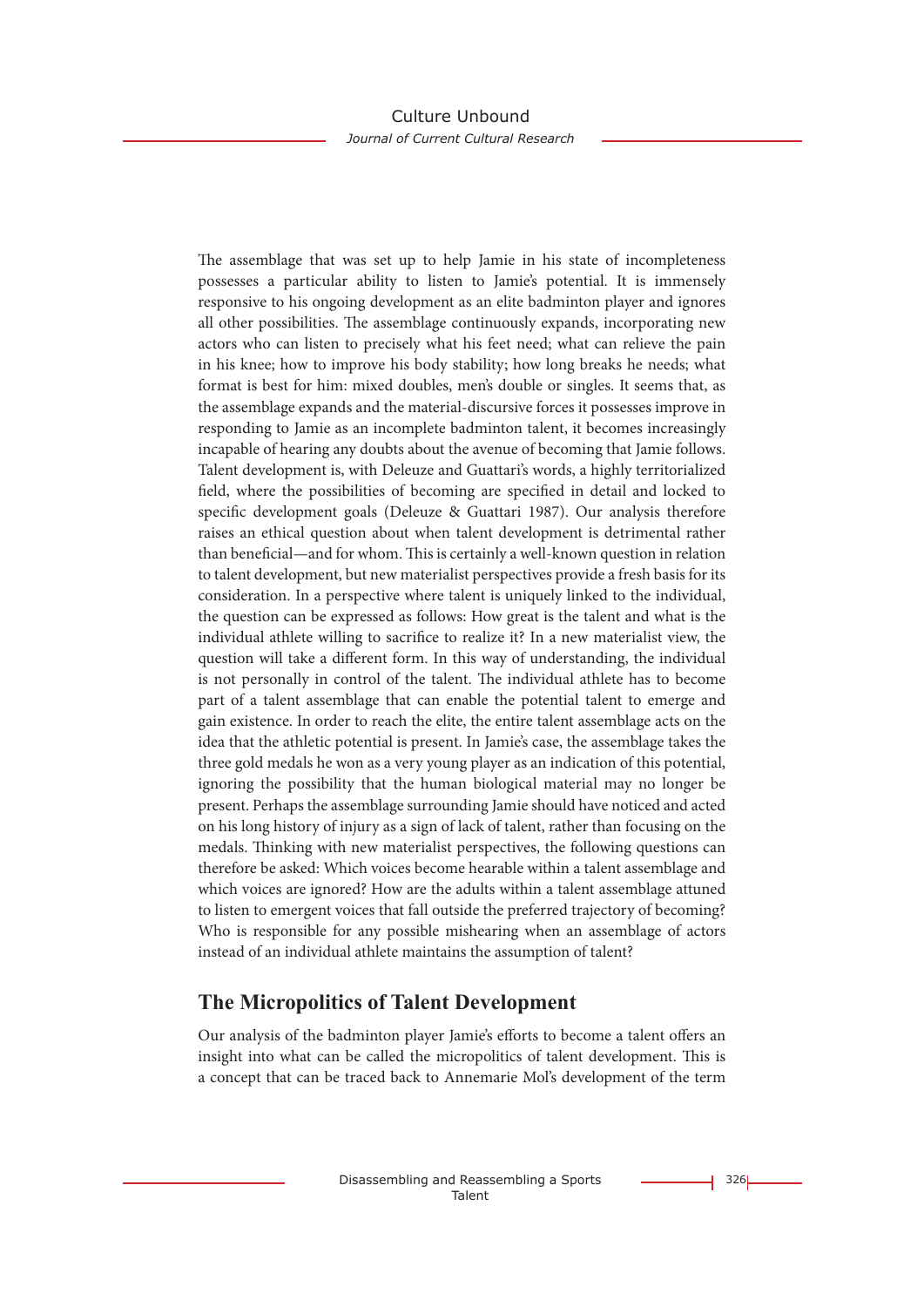'ontological politics', combining ontology and politics (Mol, 1999). The term suggests that reality does not supersede the everyday practices in which we interact with the terms of our being; on the contrary, the conditions take shape through these practices. The term 'politics' thus emphasizes the procedural nature of becoming and the indefinite nature of the design of reality. Our interest in the micropolitics of talent development is precisely to gain insight into the affect that is built up in specific talent assemblages, the forms the processes take and what the affect enables the actors who are designated as talents to do (Deleuze & Guattari 1987).

The talent assemblage we have studied produces a variety of affects. One affect is that any doubts are transformed into belief in Jamie's potential, despite the fact that, for several months, he was unable to play badminton or even walk and no one was able to explain why. It may be tempting for an athlete to trade potential within multiple activities for talent within a single activity because the latter is a label that allows an athlete to enter an esteemed talent assemblage and receive a lot of attention and assistance to reach a shared goal. However, doing so can also be problematic because it may be at the expense of the opportunity to participate in other assemblages that open up other avenues of becoming. A talent assemblage seems to be highly territorialized, therefore placing severe limitations on potential being realized in ways other than as a particular kind of talent. The new materialist perspective thus contests the idea of talent development as a neutral event that simply supports the budding talent in his own endeavour. Talent development is an assemblage that is designed to spur and shape the existence of individuals in terms of committing an individual to elite sport, optimizing the individual's progression through practice, which is measured against an ideal of becoming part of the elite in the future. As such, the temporal dimension appears of particular interest in relation to talent development. Talent development forms a strong bond between the athlete's past actions, his or her current actions and the future goal of being able to perform at the highest level. As pointed out by Uprichardt (2008), it can be problematic if our concept of who a child is becomes tied to a particular anticipated future:

How we conceptualize something in the future may influence how we conceptualize it in the present. Furthermore, whilst our anticipation of the future may influence how we conceptualize something in the present, our anticipations may be wrong. Therefore, to base our constructions of what a child is primarily on what the child will be is problematic even if we accept that the future matters" (Uprichard 2008: 304).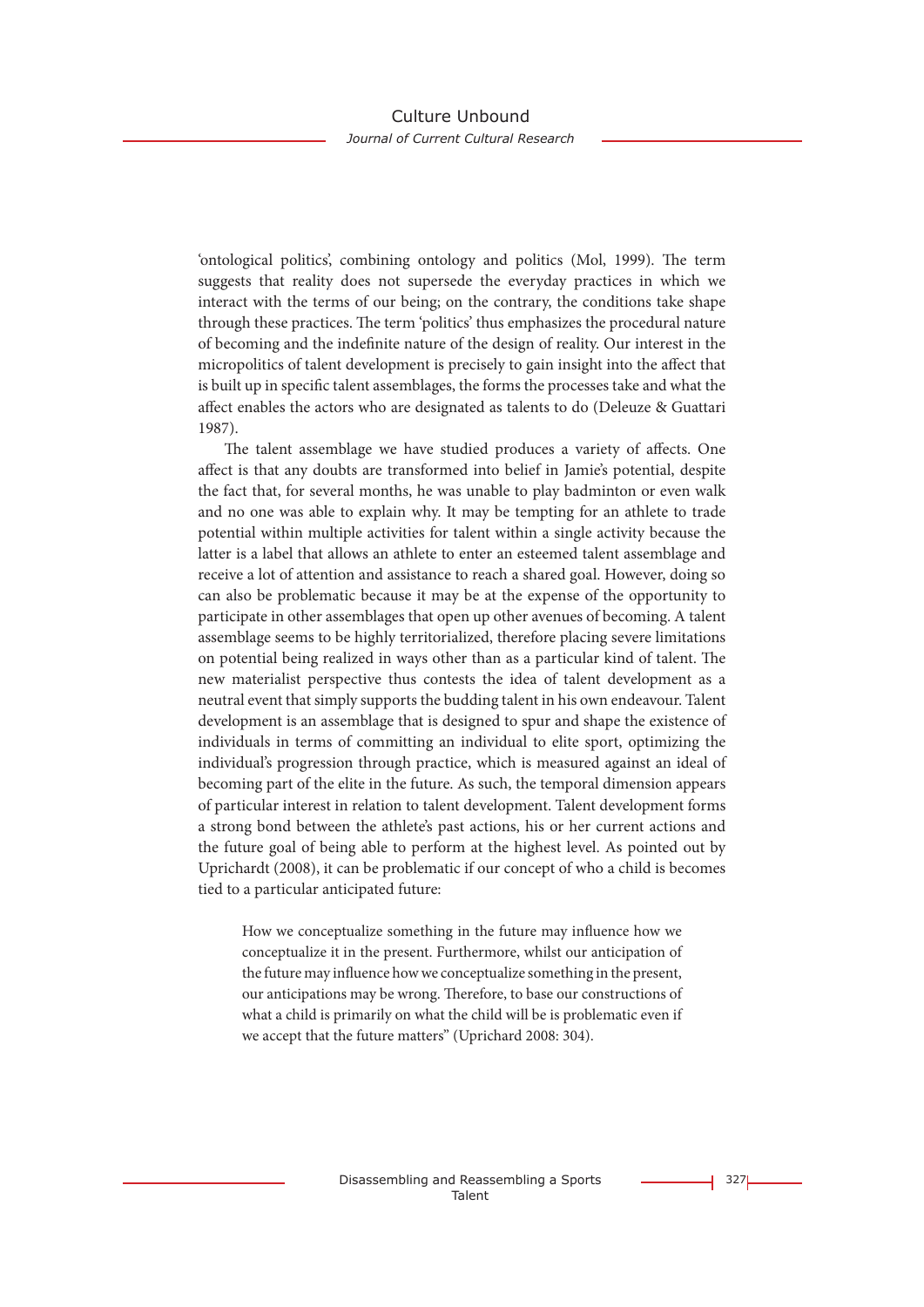Jamie is thereby tied to a particular subjectivity through his dream of becoming the best badminton player in the future. But he is also tied to his past as a triple Danish national champion and various other merits, which simultaneously helps maintain the belief that he has talent even though he cannot play and seals his fate as the eternal badminton player.

# **Ontological, Pedagogical and Ethical Implications for Talent Development**

Thus, talent development proves to be an intervention with far-reaching ontological, pedagogical and ethical implications for the athlete and all the other actors who are mobilized by a talent assemblage. The perspectives we have developed might inspire not only the ways athletes, talent developers and their organizations think and act, but also the practices they have developed to evaluate and adjust talent status and talent care. If the basis for the success of the assemblage, in terms of producing both good sporting results and satisfied and enthusiastic athletes, is a complex interaction, the attention of the assemblage's actors to such complex processes and their inherited spatiality and temporality will likely be major focus points, replacing a more limited focus on the production of results and medals. This implies a continuous assessment of whether the affective flow built up in talent assemblages actually produces the desired effects, calling for consideration of ontological, pedagogical and ethical aspects.

The ontological challenge lies in assessing whether a given athlete has talent and, with a new materialist approach, we can never separate the ontology from the assemblage in which talent is given. Talent is therefore something that a human actor achieves through the interaction between a talent assemblage and a development assemblage—and success can only be determined when the goal of a place in the senior elite is reached. Until that point, some degree of doubt regarding talent potential will necessarily prevail. The athlete and the talent developers therefore work with an object that is ontologically incomplete and which disappears if one or both parties no longer believe that the potential is present and therefore withdraws from the cooperation.

The pedagogical challenge, based on gaining some form of insight into this incompleteness, therefore lies in planning what kind of interaction needs to be established between the athlete and talent developers if talent is to be realized over time in a manner recognized as credible progression towards a place among the elite. This is not a simple matter because talent as a phenomenon is unstable and, inter alia, contingent upon whether the body cooperates or takes another course; for example, becoming injured. Talent development must therefore constantly be monitored, adjusted and revised in order to maintain both physical progression and (a conception of) the existence of talent.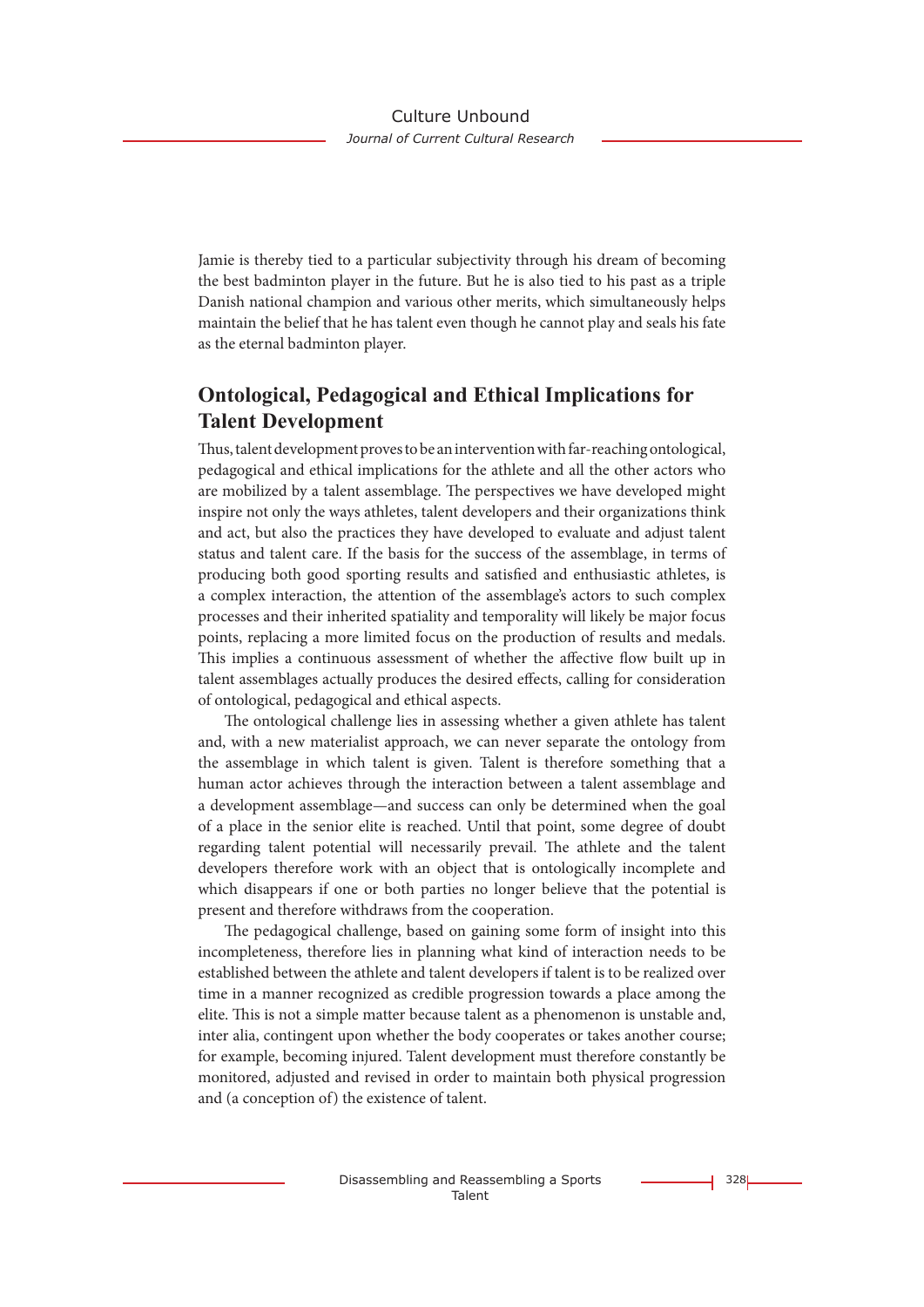The ethical challenge lies in the fact that becoming can take multiple directions and possibly point away from the path of talent development. As our analysis shows, the capacity and readiness of the assemblage tend to be limited to statements and signs that fall within the assemblage's own goals and interests because the designated athlete's development is linked to a particular desired future goal that can only be fulfilled if the athlete overrides or postpones other (competing) possible and perhaps simultaneous becomings. In other words, if the human biological material is read as having talent, the talent assemblage tends to exclude other realities and forms of becoming. This happens, for instance, when the talent assemblage dismisses any emerging doubts and thereby maintain the athlete's commitment to becoming part of the elite within the chosen sport.

**Jesper Stilling Olesen** is associate professor at the Department of Educational Anthropology, the Danish School of Education, Aarhus University in Denmark. Olesen is co-editor of the book T*alent development in Danish Public Schools* (published in Danish) and the author of several articles about talent development from a new materialist perspective. E-mail: jeo@edu.au.dk

**Jens Christian Nielsen**, Ph.D., is associate professor in youth studies, Danish School of Education, Aarhus University in Denmark. Jens Christian has published on talent, transitions, belonging and exclusion among young people. His new research project focuses on students wellbeing in a sociomaterial perspective. E-mail: jcn@edu.au.dk

**Dorte Marie Søndergaard** is professor in social psychology, Danish School of Education, Aarhus University in Denmark. She has published on subjectification, marginalization and bullying among children and young people, and on the formation of gender and other social categories. Her new research projects focuses on digital practices among youth and young people living during the crises of Covid 19. E-mail: dms@edu.au.dk

### **References**

- Abbott, A. & Collins, D. (2004): "Eliminating the dichotomy between theory and practice in talent identification and development: Considering the role of psychology". *Journal of Sports Sciences,* 22, 395-408.
- Alfermann, D., & Stambulova, N. (2007): "Career transitions and career termination". In G. Tenenbaum & R. C. Eklund (Eds.), *Handbook of sport psychology* (pp. 712-733). Hoboken, NJ, US: John Wiley & Sons Inc.
- ATK 2.0 Træning af børn og unge. Team Danmark. Lokaliseret 8.6.2017: http://www. teamdanmark.dk/-/media/9653D3B203264CEA9B94DE0519368F70.ashx.
- Baker, J., Cobley, S., Schorer, J. & N. Wattie. (2017): *Routledge Handbook of Talent Identification and Development in Sport*. London: Routledge.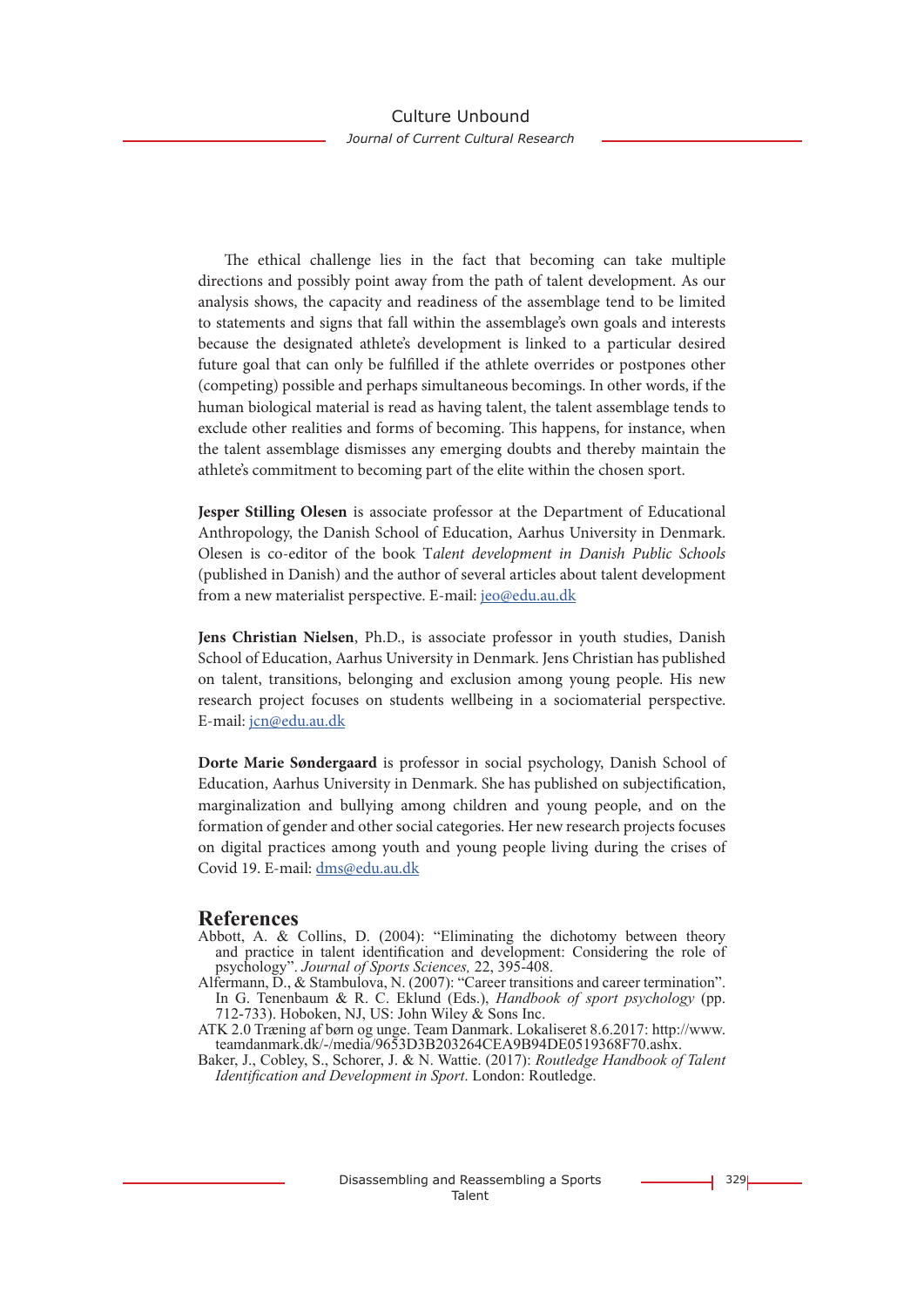Culture Unbound

*Journal of Current Cultural Research*

Bartmus, U., Neumann, E. & Marées, H. (1987): "The talent problem in sport". *International Journal of Sports Medicine*, 8, 415-416.

Bloom, B.S. (1985): *Developing talent in the young.* New York: Ballantine Books.

- Bruun Jensen, C. (2010): STS in S. Brinkmann, L. Tanggaard (eds.) *Kvalitative metoder. [Qualitative methods]* Copenhagen: Hans Reitzels Forlag.
- Callon, M. (1984): "Some elements of a sociology of translation: domestication of the scallops and the fishermen of St Brieuc Bay". *The Sociological Review*. 32(S1): 196–233
- Côtè, J. (1999): "The influence of the family in development of talent in sport". *The Sport Psychologist,* Vol 13, 395-417.
- Csikszentmihalyi, M., Rathunde, K. & Whalen, S. (1993): *Talented teenagers: The roots of success and failure.* New York: Cambridge University Press.
- Davies, B. (2014): *Listening to Children: Being & becoming*. London: Routledge.
- Debois, N., A. Ledon & P. Wylleman (2015): "A lifespan perspective on the dual career of elite male athletes". Psychology of Sport and Exercise. 21, 15-26. Elsevier
- Deleuze, G. & Guattari, F. (1987) [1980]. *A Thousand Plateaus: Capitalism and Schizophrenia. Capitalism and Schizophrenia*. 2. Minneapolis and London: University of Minnesota Press.
- Durand-Bush, N. & Salmela, J.H. (2002): "The development of talent in sport". In R.N. Singer, H.A. Hausenblas & C.M. Janelle (Eds.), *Handbook of sport psychology*  (pp. 269-289). New York: Wiley.
- Ericsson, K.A., R.T. Krampe & C. Tesch-Römer, C. (1993): The role of deliberate practice in the acquisition of expert performance. *Psychological Review, 100*(3), 363-406.
- Fox, N. J. & Alldred, P. (2016): *Sociology and the New Materialism: Theory, Research, Action*. London: Sage Publications.
- Gagné, F. (1993): Constructs and models pertaining to exceptional human abilities. In K.A. Heller, F.J. Mönks & A.H. Passow (Eds.), *International handbook of research and development of giftedness and talent* (pp. 63-85). Oxford: Pergamon Press.
- Gagné, F. (2000): "Understanding the complete choreography of talent development through DMGT-based analysis". In K.A. Heller (Ed.), *International handbook of giftedness and talent* (2nd ed., pp. 67-79). Oxford, UK: Elsevier Science Ltd.
- Hellstedt, J. (2005): "Invisible Players: A family Systems Model". *Clinics in Sports Medicine* 24, 899-928.
- Henriksen, K: (2010): *The ecology of talent development in sport: A multiple case study of successful athletic talent development environments in Scandinavia*. PhD. Dissertation. Faculty of health Sciences, University of Southern Denmark.
- Latour B (2003): *What if We Talked Politics a Little? Contemporary Political Theory* 2(2): 143–164.
- Latour, B. (1999): *Pandora's hope: essays on the reality of science studies*. Cambridge, Massachusetts: Harvard University Press.
- Law, J. (1992): "Notes on the theory of the actor-network: ordering, strategy and heterogeneity". *Systems Practice*, 5(4) 379-93.
- Law, J. (2009): "Actor-network theory and material semiotics". In: B. Turner (ed.) *The new Blackwell companion to social theory*. Oxford: Blackwell, pp. 141–58.
- Malina, R.M. (1997): "Talent identification and selection in sport". *Spotlight on youth sports,* 20(1).
- Meyer J. P. & N. J. Allen (1991): "A three-component conceptualization of organizational commitment". I: *Human resource management review*, Vol. 1, Issue 1, 61-89. Elsevier.
- Mol, A. & Law, J. (2004): Embodied Action, Enacted Bodies: the Example of Hypoglycaemia in *Body & Society*. 10(2-3) 43-62.
- Mol, A. (1999): "Ontological Politics. A Word and Some Questions". *The Sociological Review* 47(1): 74–89.